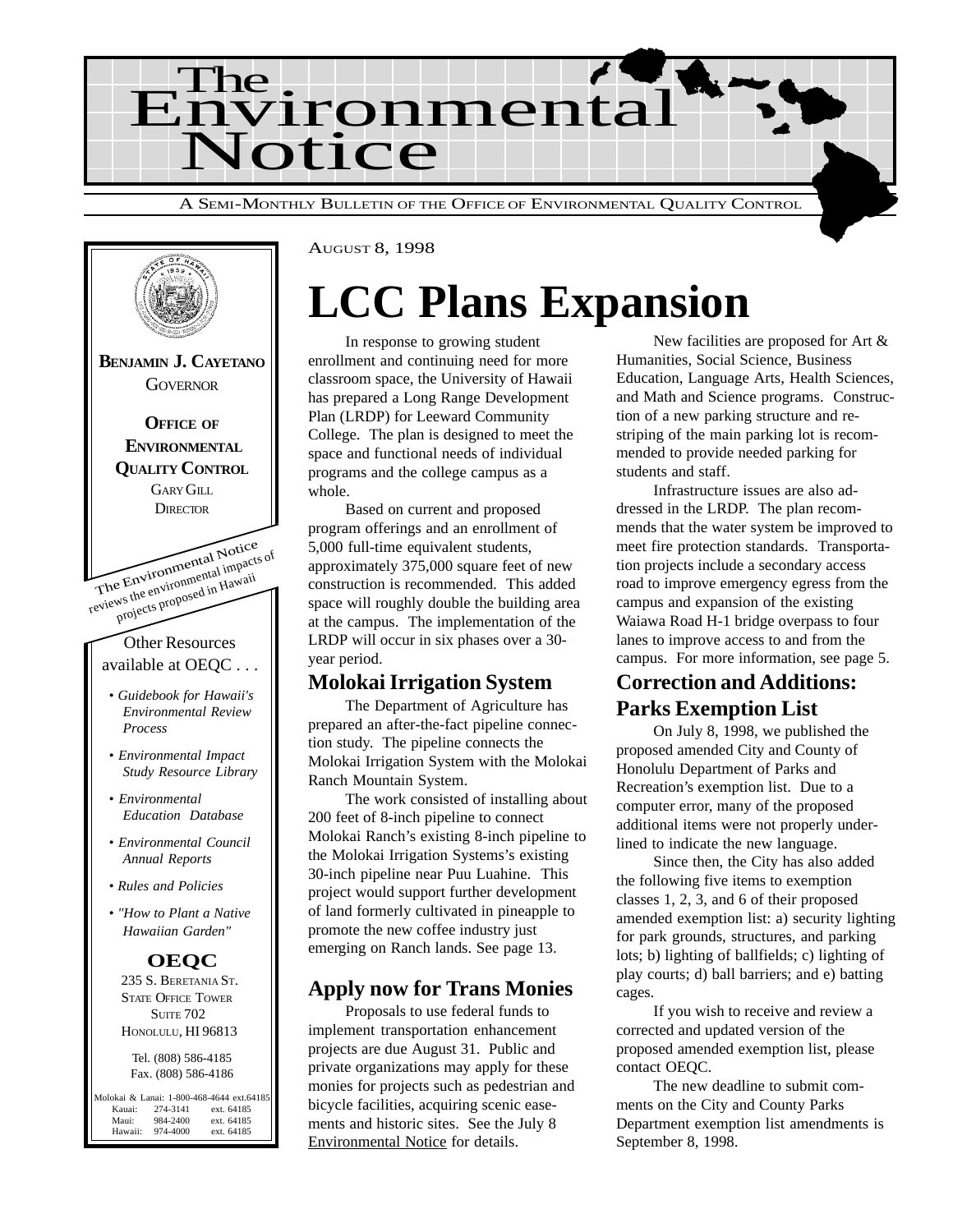# Table of Contents

#### AUGUST 8, 1998

### **1** Oahu Notices

#### **Draft Environmental Assessments**

| (2) Aweoweo Beach Park Site Improvements Master Plan 3          |  |
|-----------------------------------------------------------------|--|
|                                                                 |  |
| (4) Honolulu Harbor Maintenance Dredging at Piers 15 to 20 5    |  |
| (5) Leeward Community College Long Range Development Plan  5    |  |
| (6) Waikapoki Wastewater Pump Station Force Main Replacement  6 |  |
| Final Environmental Assessments (FONSI)                         |  |
|                                                                 |  |
|                                                                 |  |
| <b>Draft Environmental Impact Statements</b>                    |  |
|                                                                 |  |
|                                                                 |  |

#### **Final Environmental Impact Statements**

#### **National Environmental Policy Act (NEPA)**

| (12) Arizona Memorial Boat Dock (Finding of No Significant Impact) 9 |
|----------------------------------------------------------------------|
| (13) Punchbowl Cemetery Crater Rim Stabilization (FONSI)  9          |
| (14) Pedestrian Overpass - Kunia Road from Schofield to Wheeler . 10 |

#### **Previously Published Projects**

### 3 **Maui Notices**

#### **Final Environmental Assessments/FONSI**

| (1) Mauka Water Bottling Facility and Associated Residential Lots  11 |  |
|-----------------------------------------------------------------------|--|
|                                                                       |  |

### 2 **[Molokai Notices](#page-11-0)**

#### **Draft Environmental Assessments**

| (1) Molokai Irrigation System After-the-Fact Pipeline Connection  12 |  |
|----------------------------------------------------------------------|--|
| <b>Final Environmental Assessments (FONSI)</b>                       |  |
|                                                                      |  |

### 6 **Hawaii Notices**

#### **Draft Environmental Assessments**

| (2) Olaa Station No. 5 to Station No. 6 Water System Improvements 14 |  |
|----------------------------------------------------------------------|--|
| <b>Final Environmental Assessments (FONSI)</b>                       |  |
|                                                                      |  |

### **Previously Published Projects Pending Public Comments**

[Draft Environmental Assessments .................................................... 16](#page-15-0) Final Environmental Impact Statements ............................................ 16

### 7 **Kauai Notices**

### **[Previously Published Projects Pending Public Comments](#page-15-0)**

### s **[Shoreline Notices](#page-16-0)**

### 0 **Land Use Commission Notices**

#### **Petition Filings**

| <b>Hearing Dates</b> |  |
|----------------------|--|
|                      |  |
|                      |  |
| <b>LUC Decisions</b> |  |
|                      |  |
|                      |  |
|                      |  |
|                      |  |

### ^ **[Coastal Zone News](#page-18-0)**

| (1) Domestic Commercial Fishing Village,             |  |
|------------------------------------------------------|--|
|                                                      |  |
| (2) Removal of Architectural Barriers at Onekahakaha |  |
|                                                      |  |
|                                                      |  |
|                                                      |  |

### V **[Pollution Control Permits](#page-19-0)**

### G **[Federal Notices](#page-20-0)**

*OEQC intends to make the information in this bulletin accessible to everyone. Individuals that require this material in a different format (such as large type or braille), should contact our office for assistance.*

**The Environmental Notice Office of Environmental Quality Control Page 2**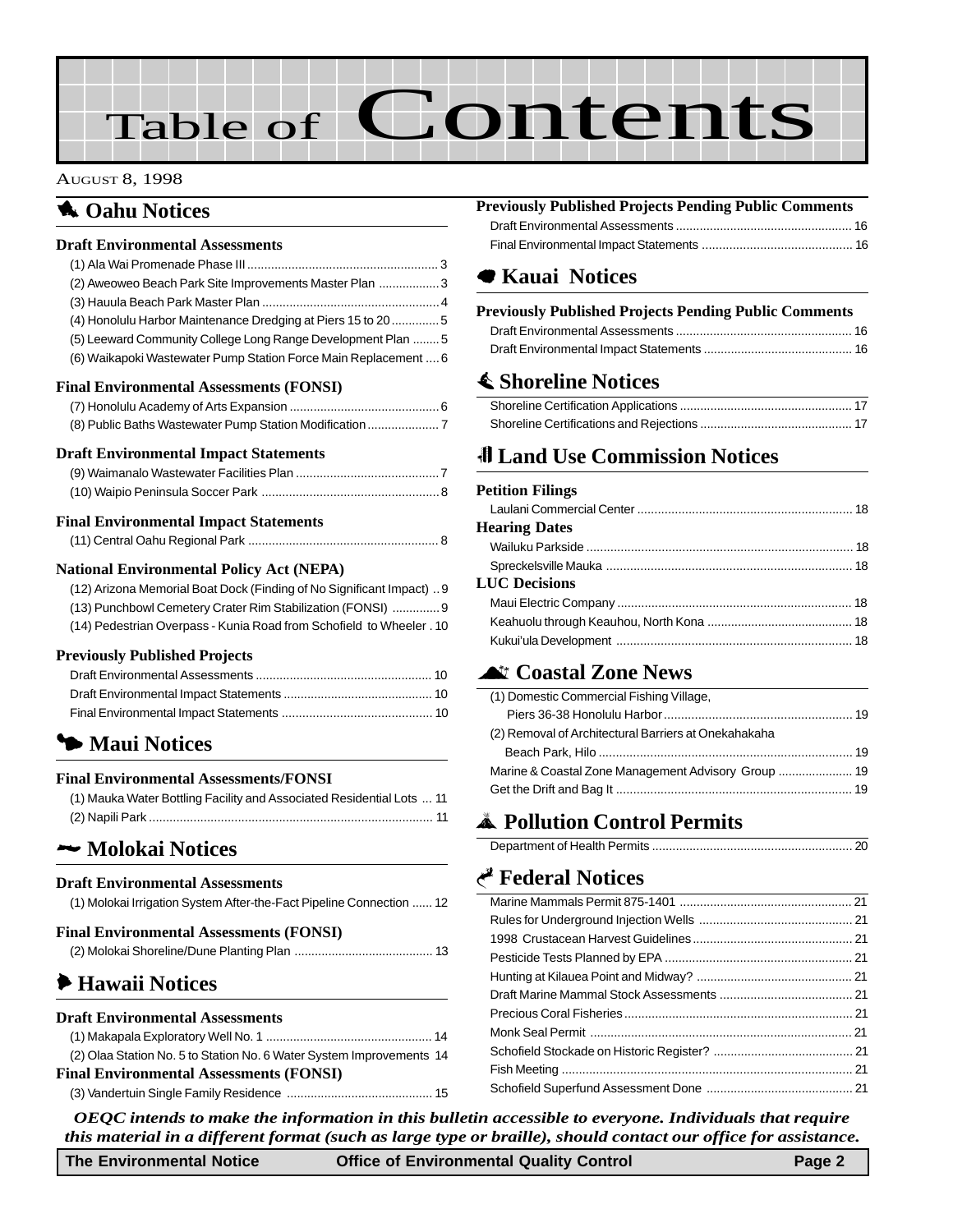<span id="page-2-0"></span>

**Required**: minor permit; Sec. 404 nationwide permit Type 3; water quality certification The proposed project consists of bank stabilization, landscaping improvements and the construction of a pathway and pedestrian bridge along the mauka side of the Ala Wai

Honolulu, Hawaii 96813

**Status:** DEA First Notice pending public comment.

**Permits** Grading/building; Waikiki Special District

**Public Comment**

**Deadline**: September 8, 1998

Contact: John Whalen (521-9418)

Address comments to the applicant with copies to the consultant and OEQC.

Canal. The project site is a 60-foot wide parcel consisting of approximately 1.06 acres between McCully Street and Kalakaua Avenue.

The pathway and bridge are intended for multi-use by pedestrians, bicyclists and joggers. The design of the pathway, canal wall, and landscaping continues the design character of the Ala Wai Promenade Phases I and II, between Ala Moana Boulevard and Kalakaua Avenue, which were completed earlier this year.

The long-term goal is to create a complete network of pathways and resting areas for pedestrians and bicyclists along a significant length of the Ala Wai Canal. These pathways will be linked to a larger Honolulu network and will connect to other recreation areas such as the Ala Wai Golf Course and

the baseball and play fields. The proposed improvements will include ramps and other furnishings for wheelchair access.

Preliminary cost of the various components is estimated at \$1.2 million. Construction is expected to begin in November 1998 and end in August 1999. Final determination of pricing, development timetable, and projected costs are subject to actual construction conditions.

The land is owned by the State of Hawaii, but is under the jurisdiction of the City and County of Honolulu by Executive Order. It is bisected by the outlet of Makiki Stream toward Kalakaua Avenue. At the McCully Street end, an adjacent triangular parcel of State land is occupied by the American Legion meeting hall. Privately-owned properties mauka of the parcel are occupied by low-rise apartment buildings and Hard Rock Café.



### **(2) Aweoweo Beach Park Site Improvements Master Plan**

**District**: Waialua **TMK**: 6-8-11:37 & 38; 6-8-12:53 & 54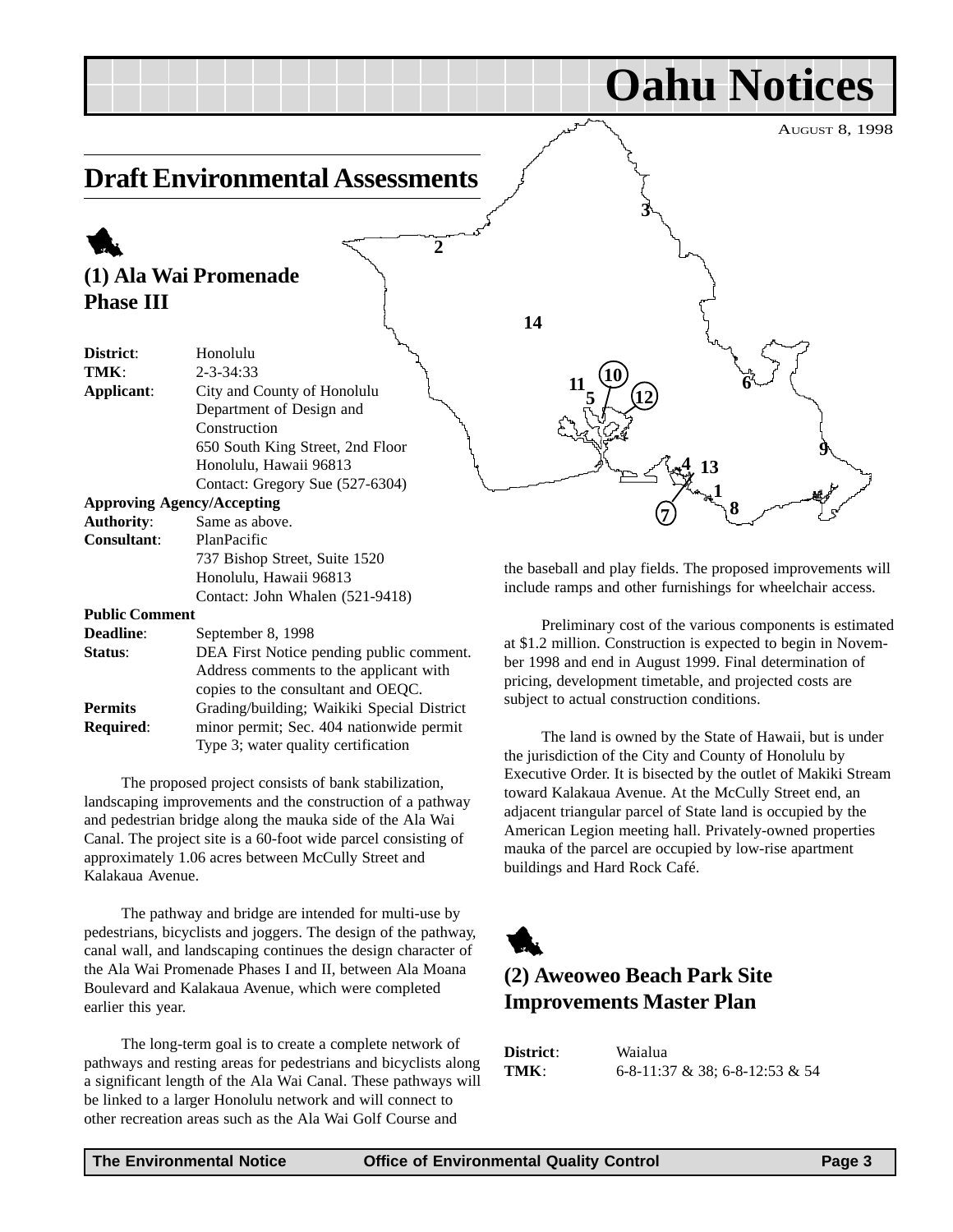#### <span id="page-3-0"></span>AUGUST 8, 1998

| Applicant:                        | City and County of Honolulu              |
|-----------------------------------|------------------------------------------|
|                                   | Department of Design and Construction    |
|                                   | 650 South King Street                    |
|                                   | Honolulu, Hawaii 96813                   |
|                                   | Contact: Daniel Takamatsu (527-6301)     |
| <b>Approving Agency/Accepting</b> |                                          |
| <b>Authority:</b>                 | Same as above.                           |
| <b>Consultant:</b>                | Stanley Yim & Associates, Inc.           |
|                                   | 1001 Bishop Street, Suite 410            |
|                                   | Honolulu, Hawaii 96813                   |
|                                   | Contact: Jason Yim (533-1885)            |
| <b>Public Comment</b>             |                                          |
| Deadline:                         | September 8, 1998                        |
| Status:                           | DEA First Notice pending public comment. |
|                                   | Address comments to the applicant with   |
|                                   | copies to the consultant and OEQC.       |
| <b>Permits</b>                    | Building, grading, SMA, shoreline        |
| <b>Required:</b>                  | setback variance, parking waiver         |
|                                   |                                          |

The City Department of Design and Construction proposes to construct a new beach park on four adjacent lots in Waialua, Oahu. The total size of the beach park is 1.430 acres. The park's improvements will include, but not be limited to, a new comfort station, basketball court, play equipment, swings, picnic tables, benches, charcoal disposals, trashcans, landscaping, crm wall, concrete walkways, individual wastewater system, and a handicap parking area. The park will be constructed to meet the requirements of the Americans with Disabilities Act Accessibility Guidelines.

The project will be completed in two construction phases. The first phase will commence in early 1999 and the second phase will start in late 1999 or early 2000. The first phase will involve the construction of all the park's improvements except for the new comfort station and the new individual wastewater system. The comfort station and wastewater system will be constructed under Phase 2.

Currently, the site where the park is being proposed has only minimal natural vegetation and is owned by the City and County of Honolulu. People are already using the properties as a beach park.

The park site is located in a flood zone and special management area. A special management area use permit will be required. Also, there will be park improvements within the shoreline setback area. As such, a shoreline setback variance is also required for this project.



### **(3) Hauula Beach Park Master Plan**

| District:                         | Koolauloa                                    |
|-----------------------------------|----------------------------------------------|
| TMK:                              | 5-4-01:32, 33, 35, 36, 38, 41, 64; 5-4-02:22 |
|                                   |                                              |
| Applicant:                        | City and County of Honolulu                  |
|                                   | Department of Design and Construction        |
|                                   | 650 South King Street                        |
|                                   | Honolulu, Hawaii 96813                       |
|                                   | Contact: Stanford Kuroda (523-4755)          |
| <b>Approving Agency/Accepting</b> |                                              |
| <b>Authority:</b>                 | Same as above.                               |
| Consultant:                       | Allen Ng & Associates                        |
|                                   | 333 Queen Street, Suite 705                  |
|                                   | Honolulu, Hawaii 96813                       |
|                                   | Contact: Allen Ng (537-3825)                 |
| <b>Public Comment</b>             |                                              |
| <b>Deadline:</b>                  | September 8, 1998                            |
| Status:                           | DEA First Notice pending public comment.     |
|                                   | Address comments to the applicant with       |
|                                   | copies to the consultant and OEQC.           |
| <b>Permits</b>                    |                                              |
| Required:                         | SMA                                          |

Hauula Beach Park is a half-mile long strip of shoreline property on the northeast coast of Oahu. Maakua Stream splits the park into two portions; one strip northwest of Maakua Stream and one strip southeast of Maakua Stream.

The City and County of Honolulu Department of Design and Construction initially will improve the beach park northwest of Maakua Stream. A wheelchair accessible comfort station, pavilion, trellis, terrace, and 14-stall parking lot will be developed in a strip along the highway. After these facilities are completed, a nearby dilapidated bathhouse/ comfort station, abandoned concession building, and connected concrete terrace will be replaced with a lawn and trees. Other park improvements proposed northwest of Maakua Stream include extension of an existing 3 foot high vehicle barrier/wall, movable vehicular barriers, landscaping, water lines, irrigation systems, showers, drinking fountains and faucets, trash cans, charcoal disposal bins, lighting, picnic tables, and related minor amenities.

As funds become available, improvements to the beach park southeast of Maakua Stream will include a wheelchairaccessible comfort station and replacement of existing pilings and walls along the highway with a vehicle barrier/wall similar to the one northwest of Maakua Stream. Remnant walls and slabs will be removed from former house lots now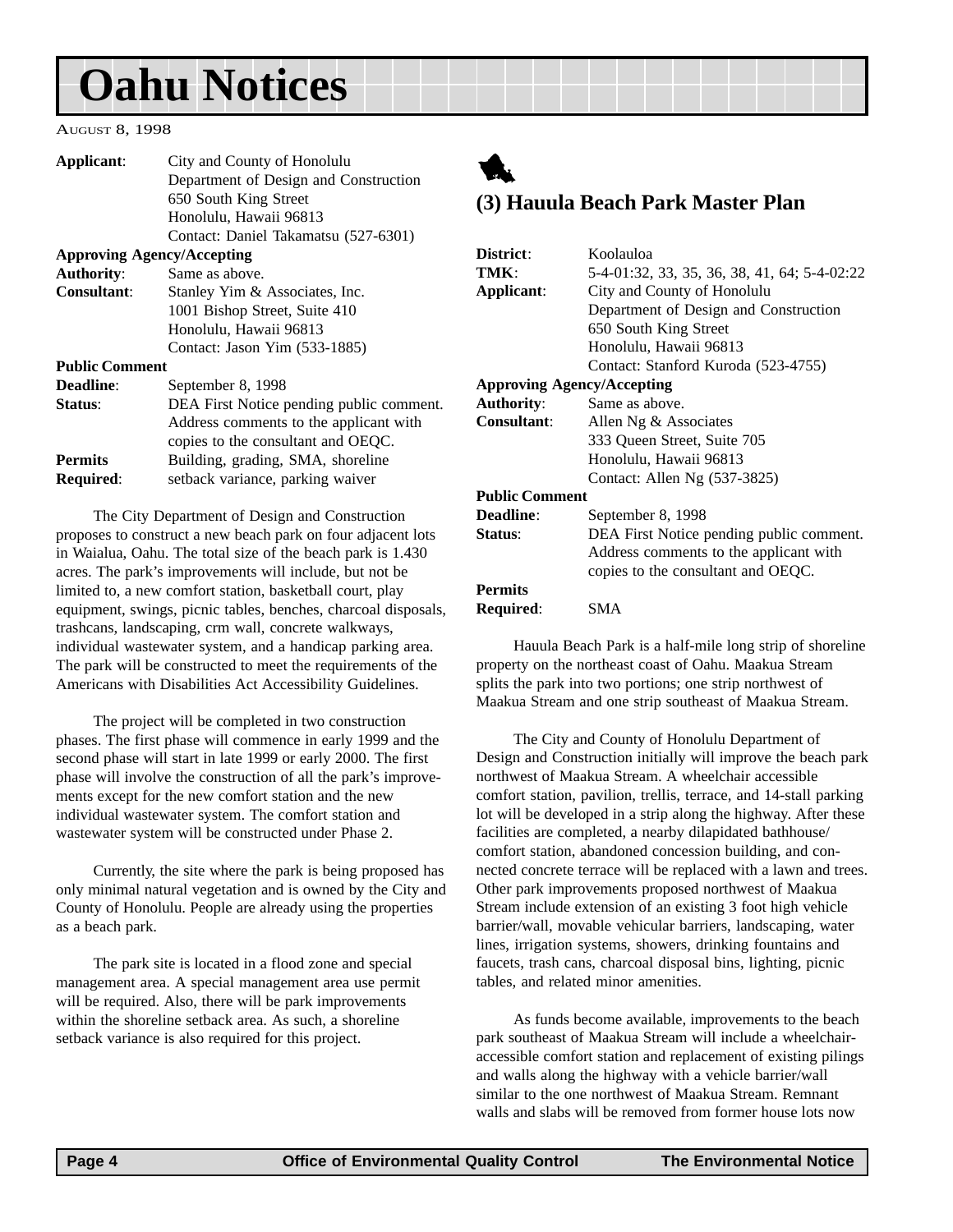<span id="page-4-0"></span>

incorporated within this section of the park. Other park improvements proposed southeast of Maakua Stream include movable vehicular barriers, landscaping, water lines, irrigation systems, showers, drinking fountains and faucets, trash cans, charcoal disposal bins, lighting, picnic tables, and related minor amenities.



### **(4) Honolulu Harbor Maintenance Dredging at Piers 15 to 20**

| District:             | Honolulu                                 |
|-----------------------|------------------------------------------|
| TMK:                  | $1-5-39, 40$                             |
| Applicant:            | Department of Transportation             |
|                       | <b>Harbors Division</b>                  |
|                       | 79 South Nimitz Highway                  |
|                       | Honolulu, Hawaii 96813                   |
|                       | Contact: Kelly Lee Sato (587-1878)       |
|                       | <b>Approving Agency/Accepting</b>        |
| <b>Authority:</b>     | Same as above.                           |
| <b>Public Comment</b> |                                          |
| <b>Deadline:</b>      | September 8, 1998                        |
| Status:               | DEA First Notice pending public comment. |
|                       | Address comments to the applicant with a |
|                       | copy to OEOC.                            |

The State Department of Transportation, Harbors Division, proposes to do maintenance dredging in the berthing areas of Piers 15 to 20. The berthing areas of Piers 15 to 18 will be dredged to their original depth of eighteen feet (18') below Mean Lower Low Water (MLLW). The berthing areas of Piers 19 and 20 will be dredged to their original depth of thirty-five feet (35') below MLLW. Approximately 38,000 cubic yards of silt will be dredged and disposed of at the South Oahu ocean disposal site approved by the Environmental Protection Agency. The work will be scheduled so as not to interfere with shipping activities.

No major or significant adverse impacts are anticipated as a result of this maintenance dredging project.

### 1

### **(5) Leeward Community College Long Range Development Plan**

**District**: Ewa **TMK**: 9-6-3:48 AUGUST 8, 1998

| Applicant:                        | University of Hawaii, Community Colleges    |
|-----------------------------------|---------------------------------------------|
|                                   | Physical Facilities Planning & Construction |
|                                   | Office                                      |
|                                   | 4303 Diamond Head Road                      |
|                                   | Honolulu, Hawaii 96816                      |
|                                   | Contact: Maynard Young (734-9771)           |
| <b>Approving Agency/Accepting</b> |                                             |
| <b>Authority:</b>                 | University of Hawaii, Community Colleges    |
|                                   | Office of the Chancellor                    |
|                                   | 2327 Dole Street                            |
|                                   | Honolulu, Hawaii 96822                      |
|                                   | Contact: Joyce Tsunoda (956-7313)           |
| Consultant:                       | Group 70 International, Inc.                |
|                                   | 925 Bethel Street, 5th Floor                |
|                                   | Honolulu, Hawaii 96813                      |
|                                   | Contact: George Atta (523-5866)             |
| <b>Public Comment</b>             |                                             |
| Deadline:                         | September 8, 1998                           |
| Status:                           | DEA First Notice pending public comment.    |
|                                   | Address comments to the applicant with      |
|                                   | copies to the approving agency or accepting |
|                                   | authority, the consultant and OEQC.         |
| <b>Permits</b>                    |                                             |
| Required:                         | Plan Review Use                             |
|                                   |                                             |

Leeward Community College has been serving the Oahu community with quality education programs since its opening in 1968. New construction on the campus continued throughout the 1970s ending with the completion of the Automotive Technology facility in 1979. However, student enrollment has continued to grow over the subsequent years resulting in crowded conditions at the campus. In an effort to meet the continuing need for additional classroom space, the Leeward Community College Long Range Development Plan (LRDP) was prepared and subsequently approved by the University of Hawaii Board of Regents in 1996.

The LRDP is designed to meet the space and functional needs of individual programs and the larger Leeward Community College campus as a whole. Based on current and proposed program offerings and an enrollment of 5,000 fulltime equivalent (FTE) students, approximately 375,000 square feet of new construction (both new and expanded buildings) is recommended. The implementation of the LRDP is recommended in six phases over a 30-year period. The actual phasing and construction of any new facilities will depend upon funding availability.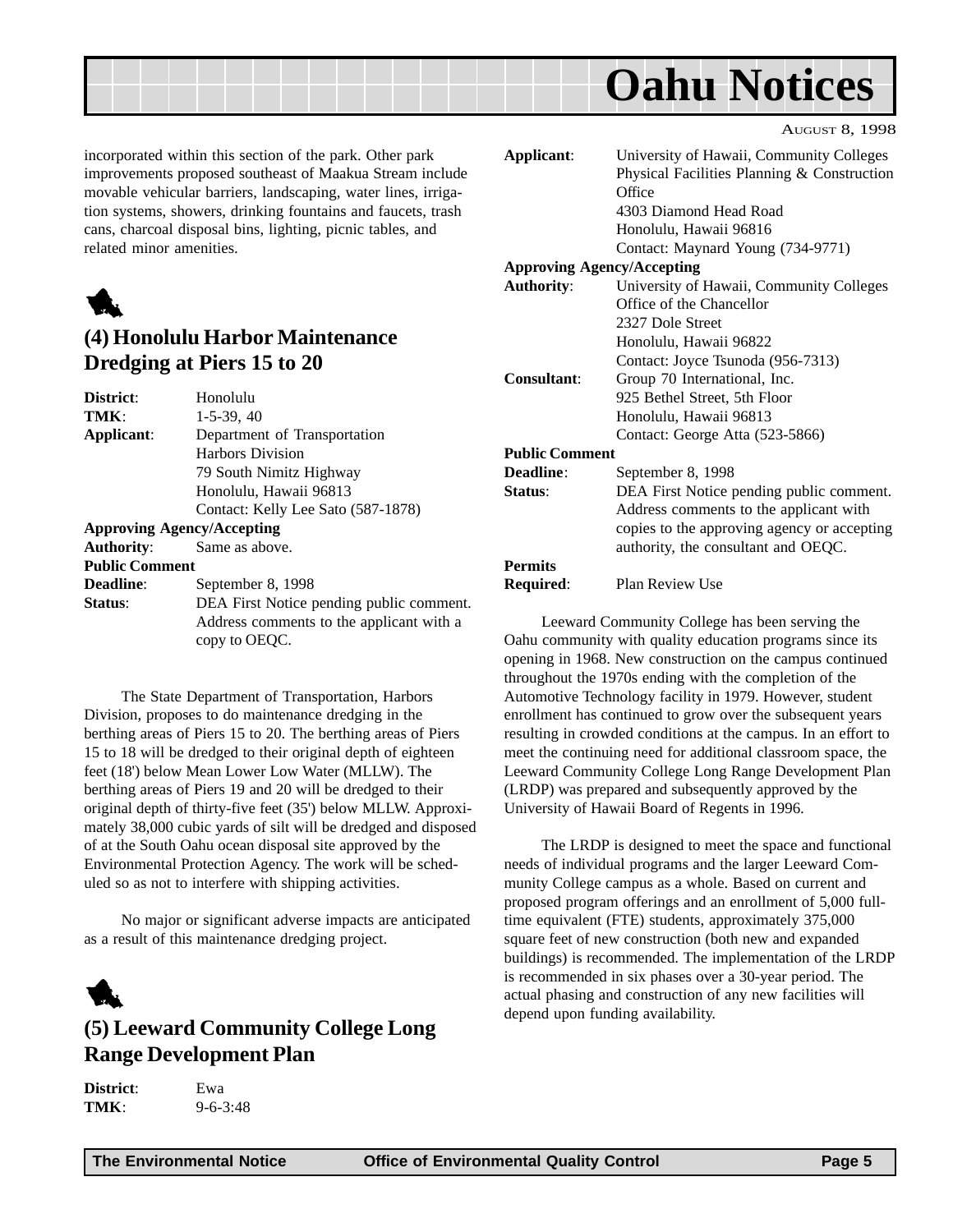<span id="page-5-0"></span>AUGUST 8, 1998



### **(6) Waikapoki Wastewater Pump Station Force Main Replacement**

| District:             | Koolaupoko                               |
|-----------------------|------------------------------------------|
| TMK:                  | $4 - 5 - 03:11$                          |
| Applicant:            | City and County of Honolulu              |
|                       | Department of Design and Construction    |
|                       | 650 South King Street                    |
|                       | Honolulu, Hawaii 96813                   |
|                       | Contact: Tina Ono (523-4067)             |
|                       | <b>Approving Agency/Accepting</b>        |
| <b>Authority:</b>     | Same as above.                           |
| <b>Consultant:</b>    | Hawaii Pacific Engineers, Inc.           |
|                       | 1132 Bishop Street, Suite 1003           |
|                       | Honolulu, Hawaii 96813                   |
|                       | Contact: Roy Abe (524-3771)              |
| <b>Public Comment</b> |                                          |
| <b>Deadline:</b>      | September 8, 1998                        |
| Status:               | DEA First Notice pending public comment. |
|                       | Address comments to the applicant with   |
|                       | copies to the consultant and OEQC.       |
| <b>Permits</b>        | Building, SMA, NPDES, community noise,   |

The City and County of Honolulu Department of Design and Construction (formerly Department of Wastewater Management) proposes to replace the Waikapoki Wastewater Pump Station (WWPS) force main that services the southwest area of Kaneohe Bay. The 33-year old force main (i.e., pressure sewer line) has experienced several breaks in the past and replacement of the line is required to reduce the potential of wastewater spills. Construction of a completely new 1,700 feet long replacement force main and sewer is proposed.

**Required:** flood hazard certification

Approximately 800 linear feet of the new 12-inch diameter force main will be built adjacent to the existing force main in easements located in the Kauhale Beach Cove townhouse development (TMK: 4-5-03:02) and land owned by the Sacred Hearts Academy (TMK: 4-5-03:07). Approximately 600 linear feet of the new force main and 300 linear feet of new 18-inch diameter sewer line will be located within Wailele Road and William Henry Road. The new line will discharge to the existing 36-inch trunk sewer near the intersection of William Henry Road and Kailiwai Place.

The new force main and sewer, although nearly double the length of the existing line, will offer improved accessibility for maintenance and repairs, minimize new easements

within private residential property, and divert flow from existing sewers with limited capacity. Conventional open trench construction methods are expected to be utilized. Anticipated adverse environmental impacts are limited primarily to short-term disruptions associated with the construction activities.

The estimated construction cost for the project is \$900,000. Construction is scheduled to begin in late 1999 and is anticipated to be completed within a six-month period.

### **Final Environmental Assessments (FONSI)**



### **(7) Honolulu Academy of Arts Expansion**

| District:                         | Honolulu                                   |
|-----------------------------------|--------------------------------------------|
| TMK:                              | $2 - 4 - 14:21$                            |
| Applicant:                        | Honolulu Academy of Arts                   |
|                                   | 900 South Beretania Street                 |
|                                   | Honolulu, Hawaii 96814                     |
|                                   | Contact: George R. Ellis (532-8717)        |
| <b>Approving Agency/Accepting</b> |                                            |
| <b>Authority:</b>                 | City and County of Honolulu                |
|                                   | Department of Planning and Permitting      |
|                                   | 650 South King Street, 7th Floor           |
|                                   | Honolulu, Hawaii 96813                     |
|                                   | Contact: Bonnie Arakawa (527-5837)         |
| <b>Consultant:</b>                | Helber Hastert & Fee                       |
|                                   | 733 Bishop Street, Suite 2590              |
|                                   | Honolulu, Hawaii 96813                     |
|                                   | Contact: Scott Ezer (545-2055)             |
| <b>Public Challenge</b>           |                                            |
| <b>Deadline:</b>                  | September 8, 1998                          |
| Status:                           | FEA/FONSI issued, project may proceed.     |
| <b>Permits</b>                    | NPDES, noise, zoning variance, conditional |
| Required:                         | use, Thomas Square Special District Use    |

The applicant proposes to construct three additions to the Honolulu Academy of Arts, for a total square footage of approximately 18,500 square feet. The following construction is proposed: A two-story addition on the Kinau Street (mauka) side of the site; a one-story addition on an existing sculpture garden; and a roof structure over part of an existing courtyard.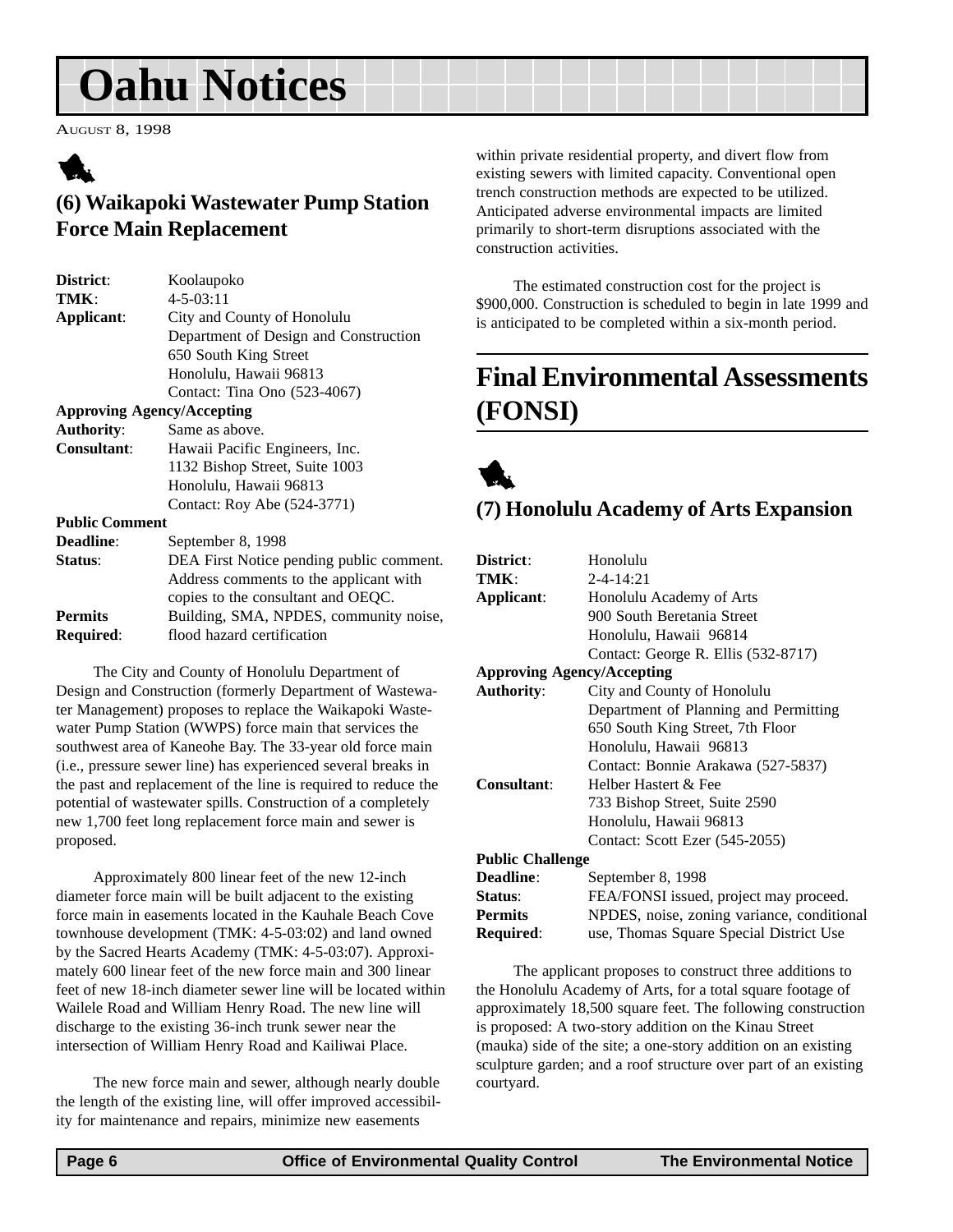AUGUST 8, 1998

### <span id="page-6-0"></span>1 **(8) Public Baths Wastewater Pump Station Modification at Kapiolani Park**

| District:               | Honolulu                               |
|-------------------------|----------------------------------------|
| TMK:                    | $3 - 1 - 31:07$                        |
| Applicant:              | City and County of Honolulu            |
|                         | Department of Environmental Services   |
|                         | 650 South King Street                  |
|                         | Honolulu, Hawaii 96813                 |
|                         | Contact: Sung Ho Lai (527-5398)        |
|                         | <b>Approving Agency/Accepting</b>      |
| <b>Authority:</b>       | Same as above.                         |
| <b>Consultant:</b>      | Engineering Concepts, Inc.             |
|                         | 250 Ward Avenue, Suite 206             |
|                         | Honolulu, Hawaii 96814                 |
|                         | Contact: Kenneth Ishizaki (591-8820)   |
| <b>Public Challenge</b> |                                        |
| Deadline:               | September 8, 1998                      |
| Status:                 | FEA/FONSI issued, project may proceed. |
| <b>Permits</b>          | SMA, NPDES, Diamond Head Special       |
| <b>Required:</b>        | District minor permit                  |

The City and County of Honolulu Department of Environmental Services proposed modification of their existing Public Baths Wastewater Pump Station to increase reliability and pumping capacity. The pump station was originally constructed in 1944 on a 3,599 sq.ft. lot located on the makai side of Kalakaua Avenue across from Kapiolani Park, and adjacent to the Waikiki Aquarium and Public Baths Beach Park. The project site is located within the Special Management Area and Diamond Head Special District.

### **Draft Environmental Impact Statements**



### **(9) Waimanalo Wastewater Facilities Plan**

| District:  | Koolaupoko                            |
|------------|---------------------------------------|
| TMK:       | $4 - 1$                               |
| Applicant: | City and County of Honolulu           |
|            | Department of Design and Construction |
|            | 650 South King Street                 |
|            | Honolulu, Hawaii 96813                |
|            | Contact: Carl Arakaki (523-4671)      |
|            |                                       |

| <b>Approving Agency/Accepting</b> |                                             |
|-----------------------------------|---------------------------------------------|
| <b>Authority:</b>                 | Governor, State of Hawaii                   |
|                                   | c/o Office of Environmental Quality Control |
|                                   | 235 South Beretania Street, Suite 702       |
|                                   | Honolulu, Hawaii 96813                      |
| Consultant:                       | Hawaii Pacific Engineers, Inc.              |
|                                   | 1132 Bishop Street, Suite 1003              |
|                                   | Honolulu, Hawaii 96813-2830                 |
|                                   | Contact: Roy Abe (524-3771)                 |
| <b>Public Comment</b>             |                                             |
| Deadline:                         | September 22, 1998                          |
| Status:                           | DEIS First Notice pending public comment.   |
|                                   | Address comments to the applicant with      |
|                                   | copies to the approving agency or accepting |
|                                   | authority, the consultant and OEOC.         |
| <b>Permits</b>                    | Building, grading, UIC, SMA, NPDES,         |
| Required:                         | community noise, flood hazard variance      |

The City and County of Honolulu Department of Design and Construction (formerly Department of Wastewater Management) is updating its Waimanalo Wastewater Facilities Plan. This planning document describes recommended collection system and treatment facility improvements to meet the wastewater management needs of the Waimanalo community to the year 2020.

The average daily flow at the Waimanalo Wastewater Treatment Plant (WWTP) is projected to increase from the present 0.6 million gallons per day (mgd) to up to 1.1 mgd in the year 2020 due to additional development and expansion of the wastewater collection system. The original wastewater facilities plan and EIS prepared in 1984 projected a flow of 0.7 mgd for the year 2005.

Major proposed improvements at the Waimanalo WWTP include new secondary biological treatment processes, effluent filtration facilities, effluent disposal injection wells, and sludge thickening facilities. Other proposed improvements include an ultraviolet disinfection system and effluent pumping facilities to allow reclaimed effluent to be used as a source of irrigation water.

Rehabilitation work on the western portion of the existing sewer system is proposed to reduce entry of groundwater and surface runoff into the sewer lines.

Sewering of approximately 350 existing homes in the coastal "beach lot area" of Waimanalo to eliminate use of individual wastewater systems is recommended if future studies indicate that this action will result in water quality benefits. Recent groundwater investigations at Waimanalo indicate that pathogens from the cesspools in coastal areas may potentially be effectively removed by the sandy soil. The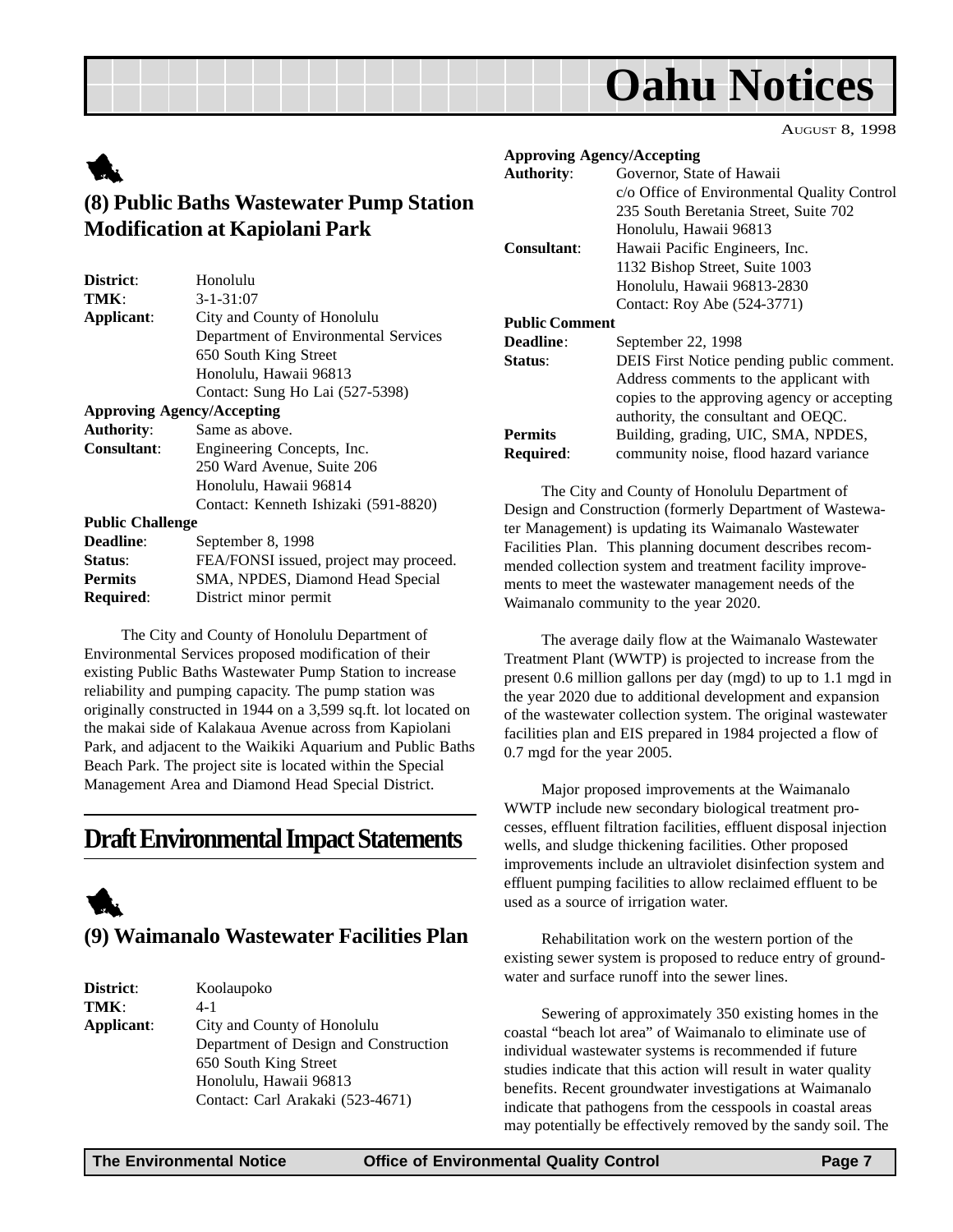#### <span id="page-7-0"></span>AUGUST 8, 1998

discharge of nitrogen to coastal waters in the form of soluble nitrates, however, is a concern. Additional investigations to quantify and assess other sources of nitrogen in the Waimanalo watershed are recommended.

The total estimated capital cost for the proposed wastewater facility improvements is \$22.8 million. The Waimanalo WWTP improvements are estimated to cost \$16.1 million. Expansion and rehabilitation of the sewer system is estimated to cost \$6.7 million.



### **(10) Waipio Peninsula Soccer Park**

| District:             | Ewa                                          |
|-----------------------|----------------------------------------------|
| TMK:                  | 9-3-02:30, 31, 33, 34 & pors. 1, 9, 28 & 32; |
|                       | 9-4-08 (por); 9-4-10: pors. 08, 27 & 57; and |
|                       | 9-4-11:pors. 3, 46 & 104                     |
| Applicant:            | City and County of Honolulu                  |
|                       | Department of Design and Construction        |
|                       | 650 South King Street, 2nd Floor             |
|                       | Honolulu, Hawaii 96813                       |
|                       | Contact: Randall Fujiki (523-4564)           |
|                       | <b>Approving Agency/Accepting</b>            |
| <b>Authority:</b>     | Mayor, City and County of Honolulu           |
|                       | 530 South King Street, Room 300              |
|                       | Honolulu, Hawaii 96813                       |
| Consultant:           | <b>Belt Collins Hawaii</b>                   |
|                       | 680 Ala Moana Boulevard, Suite 100           |
|                       | Honolulu, Hawaii 96813                       |
|                       | Contact: James Bell (521-5361)               |
| <b>Public Comment</b> |                                              |
| Deadline:             | September 22, 1998                           |
| Status:               | DEIS First Notice pending public comment.    |
|                       | Address comments to the applicant with       |
|                       | copies to the approving agency or accepting  |
|                       | authority, the consultant and OEQC.          |
| <b>Permits</b>        | NPDES; water use; CZM consistency cert.;     |
| Required:             | clearing, grubbing & grading permits;        |
|                       | building; sewer connection                   |

The Conceptual Master Plan for Waipio Peninsula Soccer Park envisions the development of an approximately 300-acre soccer park at Waipio Peninsula; the widening of Waipio Point Access Road, the possible extension of Waipahu Depot Street, and improvements to these roads' respective intersections with Farrington Highway; the reactivation of a former Oahu Sugar Company stream diversion at Waikele Stream near the former Waipahu Mill; and the construction of a 20-inch non-potable irrigation water transmission line from the stream diversion to the soccer park.

A 232-acre portion of the soccer park will be constructed on land leased from the U.S. Navy. The remaining project area consists of land owned by the City, the State, and the Federal government.

The project will be developed in two phases, with Phase 1 being completed in 2001 and Phase 2 being completed in 2010. At build-out, the Conceptual Master Plan proposes the following facilities:

- Thirty-three (33) regulation soccer fields, seven (7) of which would be illuminated;

- A stadium field with initial seating of 4,000 (Phase 1), expandable to 18,000 seats (Phase 2), with locker rooms, trainer facilities, media facilities, security, administrative offices, medical facilities, public concessions, and restrooms;

- Rehabilitation of facilities at the Waipahu Incinerator (which ceased operations in 1993) for use as a training center with locker rooms, a multi-purpose room, recreational and training facilities, conference and meeting rooms, kitchen and dining facilities, and dormitories;

- Two indoor soccer arenas with bleacher seating and support facilities;

- Five to ten beach (sand lot) soccer fields;

- Free-standing restrooms and concession stands;

- Parking for up to 5,000 cars;

- A non-potable irrigation water source and transmission system to the soccer park and agricultural lands south of the soccer park site;

- Potable water and sanitary sewer systems;

- Improvements to Waipio Point Access Road and Waipahu Depot Street, and their respective intersections with Farrington Highway; and

- Drainage improvements adjacent to Waipio Point Access Road.

### **Final Environmental Impact Statements**



### **(11) Central Oahu Regional Park**

| <b>District:</b> | Ewa                                   |
|------------------|---------------------------------------|
| TMK:             | $9 - 4 - 05:74$                       |
| Applicant:       | City and County of Honolulu           |
|                  | Department of Design and Construction |
|                  | 650 South King Street, 2nd Floor      |
|                  | Honolulu, Hawaii 96813                |
|                  | Contact: Warren Sato (527-6370)       |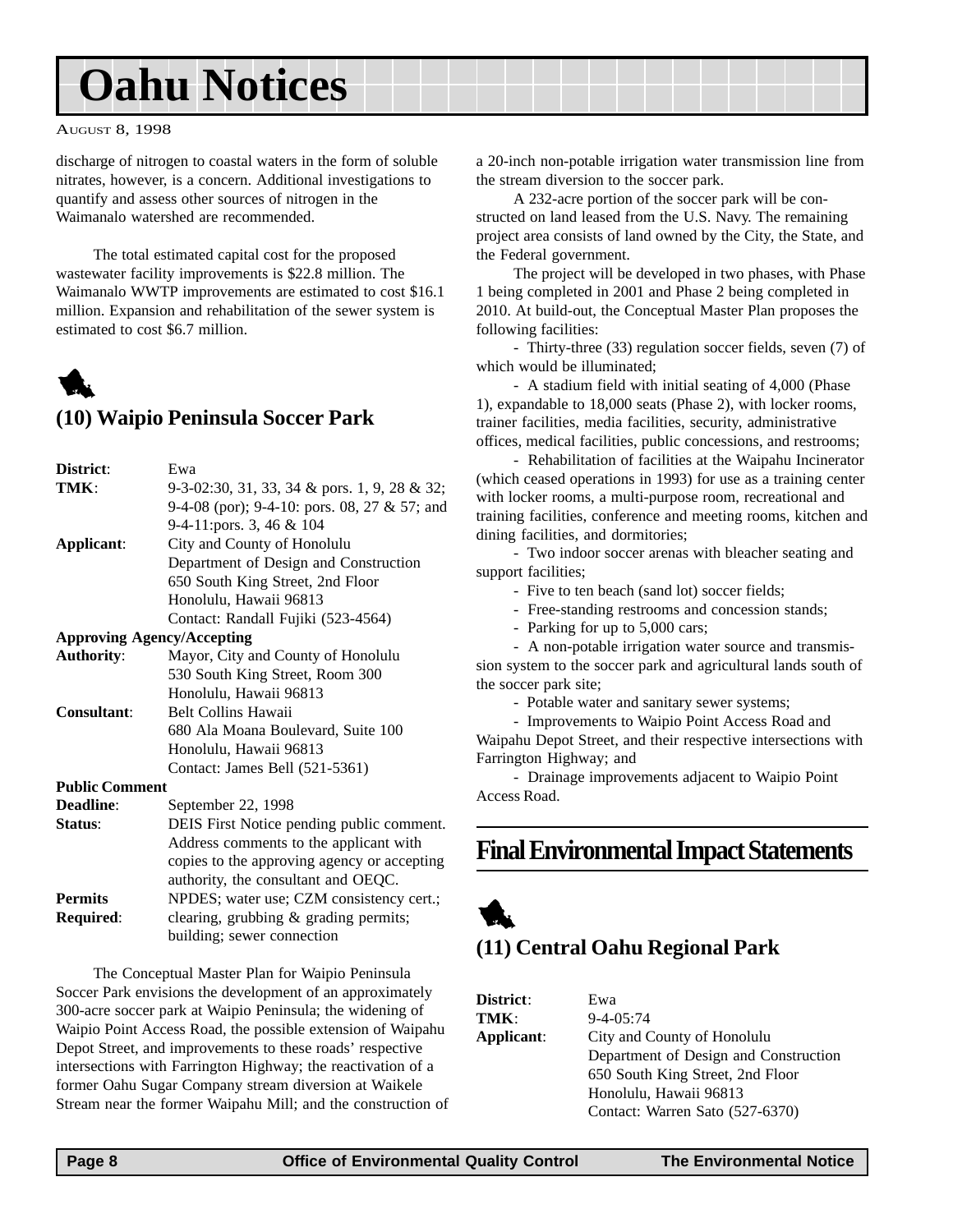<span id="page-8-0"></span>

#### **Approving Agency/Accepting**

|                    | $ \mu$ $\mu$ $\sim$ $\mu$ $\sim$ $\mu$ $\sim$ $\mu$ $\sim$ $\mu$ $\sim$ $\mu$ |
|--------------------|-------------------------------------------------------------------------------|
| <b>Authority:</b>  | City and County of Honolulu                                                   |
|                    | <b>Planning Department</b>                                                    |
|                    | 650 South King Street, 8th Floor                                              |
|                    | Honolulu, Hawaii 96813                                                        |
|                    | Contact: Eugene Takahashi (527-6022)                                          |
| <b>Consultant:</b> | Plan Pacific                                                                  |
|                    | 737 Bishop Street, Suite 1520                                                 |
|                    | Honolulu, Hawaii 96813                                                        |
|                    | Contact: John Whalen (521-9418)                                               |
| Status:            | FEIS currently being reviewed by the City                                     |
|                    | and County of Honolulu Planning Dept.                                         |
|                    |                                                                               |

The City Department of Design and Construction and the Department of Parks and Recreation propose the development of a 269-acre regional park in Central Oahu. This park was known in the DEIS as *Waiola Regional Park and Sports Complex*. The City Council authorized the name change to Central Oahu Regional Park. The parcel is bounded by Kipapa Gulch, the Waikele community, and Kamehameha Highway. The land is currently vacant.

The park, when fully developed, will include a sports complex. It is planned to include a professional quality baseball complex; softball, youth baseball, soccer and multipurpose fields; basketball courts and sand volleyball fields; a championship tennis complex with center court and 24 tennis courts; a community center and an aquatic center with Olympic-sized swimming and diving pools; a four-field inline hockey complex; a box car racing track; and skateboard park. In addition, the Central Oahu Regional Park will have passive recreation areas for activities such as picnicking or kite-flying, bicycle/pedestrian paths, restrooms, parking and internal circulation routes. Components of the park will be developed in four overlapping phases of construction.

### **National Environmental Policy Act (NEPA)** 1**(12) Arizona Memorial Boat Dock**

## **(Finding of No Significant Impact)**

The National Park Service (NPS) is proposing to remove the existing shoreside boat dock at the USS Arizona Memorial and replace it with a new floating dock. The concrete piles of the existing dock have been in a serious state of deterioration for more than two years. Temporary shorings, installed to ensure the safety of shuttle boat passengers until permanent repairs or replacements could be carried out, are beginning to corrode. The proposed action consists of

demolition of the existing dock in two phases to minimize the disruption of shuttle boat services for visitors to the Arizona Memorial. One half of the existing dock will remain functioning while the other half is being demolished and replaced with a new dock. The new dock will then be used while the remaining half of the old dock is demolished and replaced.

AUGUST 8, 1998

If there are any questions, please call Kathleen Billings at 422-2771 ext. 114 or Park Planner Gary Barbano at the Pacific Islands System Support Office at 541-2693.



### **(13) Punchbowl Cemetery of the Pacific Crater Rim Stabilization (FONSI)**

| District:                         | Honolulu                                 |
|-----------------------------------|------------------------------------------|
| TMK:                              | $1 - 2 - 2 - 5:2$                        |
| Applicant:                        | U.S. Department of Veterans Affairs      |
|                                   | National Cemetery System, Technical      |
|                                   | <b>Support Service</b>                   |
|                                   | Architectural & Engineering Division     |
|                                   | 810 Vermont Avenue                       |
|                                   | Washington, D.C. 20420                   |
|                                   | Contact: Dennis Gerdovich (202-565-5906) |
| <b>Approving Agency/Accepting</b> |                                          |
| Authority:                        | Same as above.                           |
| <b>Consultant:</b>                | Woodward-Clyde Federal Services          |
|                                   | 1144 Tenth Avenue, Suite 200             |
|                                   | Honolulu, Hawaii 96816                   |
|                                   | Contact: James Kwong (737-5300)          |
| <b>Public Comment</b>             |                                          |
| <b>Deadline:</b>                  | September 8, 1998                        |

The construction project is expected to take place in 1998, and cost \$1.5 million. A Negative Declaration and a Finding of No Significant Impact have been determined, and an Environmental Impact Statement is not required.

It is proposed that a 20-foot high, terraced and landscaped, reinforced earth retaining wall be constructed. The constructed wall will provide long-term slope protection, minimize potential disturbance to the burial sites, and reduce long-term maintenance efforts.

Another area stabilized is to be along the west side of Cemetery Drive from the entrance to the lookout where rock falls have occurred. It is proposed that a rock fall barrier be constructed at selected areas along the base of the rock slope.

A five-foot wide, approximately 1,400-foot long, concrete walk will be constructed, along Cemetery Drive from the entrance to the lookout area. Seven trees along the driveway will be removed and replaced. A pedestrian bridge with a gate will be constructed at the existing entrance gate.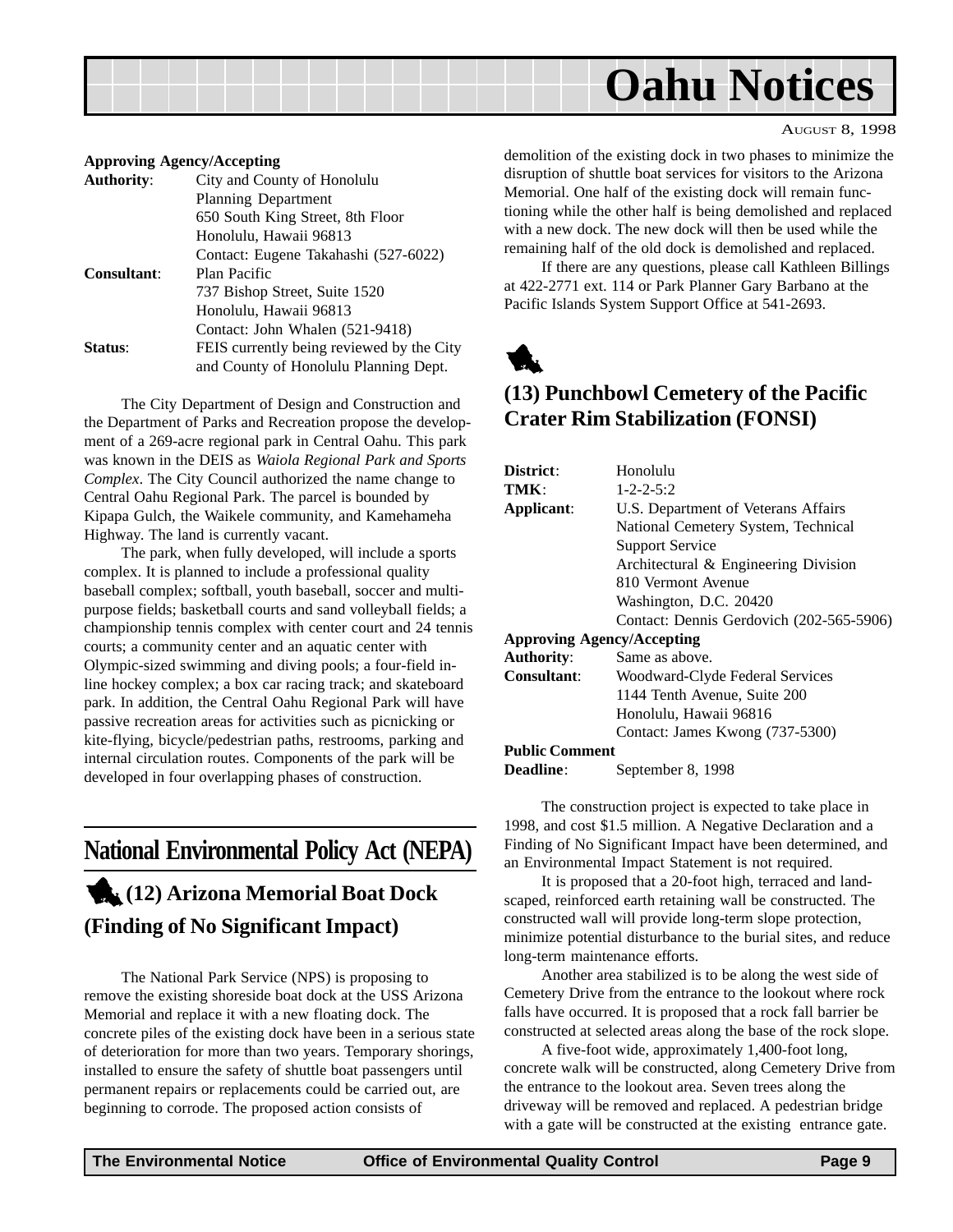<span id="page-9-0"></span>AUGUST 8, 1998

### 1

### **(14) Pedestrian Overpass - Kunia Road from Schofield to Wheeler (DEA/FONSI)**

| TMK:                              | $7 - 7 - 01 - 1$                      |
|-----------------------------------|---------------------------------------|
| Applicant:                        | Lt. Col. Wally Walters                |
|                                   | U.S. Army Corps of Engineers          |
|                                   | Honolulu Engineer District            |
|                                   | Building 230                          |
|                                   | Fort Shafter, Hawaii 96858-5440       |
|                                   | Contact: Edward Yamada (438-5421)     |
| <b>Approving Agency/Accepting</b> |                                       |
| <b>Authority:</b>                 | U.S. Army Garrison, Hawaii            |
|                                   | Schofield Barracks, Hawaii            |
|                                   | Contact: Alvin Char (656-2878 x 1062) |
| <b>Public Comment</b>             |                                       |

**Deadline**: August 22, 1998

The U.S. Army Garrison, Hawaii, Schofield Barracks, Hawaii proposes to construct a pedestrian overpass with handicap accommodations over Kunia Road from Schofield Barracks to Wheeler Army Air Field, Schofield Barracks, Hawaii. This proposed project requires the relocation of existing utilities as necessary.

### **Previously Published Projects**

### **Draft Environmental Assessments**

### **1. Haleiwa Well II Exploratory Well**

**Applicant**: Honolulu Board of Water Supply **Approving Agency**:Same as above **Deadline**: August 24, 1998

### 1 **Kailua Heights Wastewater Pump Station**

**Applicant**: City and County of Honolulu Department of Environmental Services **Approving Agency**:Same as above. **Deadline**: August 24, 1998

### 1 **Kuhio Beach Park and Kalakaua Promenade**

**Applicant**: City and County of Honolulu Department of Design and Construction **Approving Agency**:Department of Planning and Permitting **Deadline**: August 24, 1998

### $\triangle$  **Kuliouou Beach Park Improvements**

| Applicant:                             | City and County of Honolulu           |  |
|----------------------------------------|---------------------------------------|--|
|                                        | Department of Design and Construction |  |
| <b>Approving Agency:</b> Same as above |                                       |  |
| <b>Deadline:</b>                       | <b>August 24, 1998</b>                |  |

### **1** Pearl City Bus Facility

**Applicant**: City and County of Honolulu Department of Transportation Services **Approving Agency**:Same as above **Deadline**: August 24, 1998

#### **1 Thomson Corner Exploratory Well**

**Applicant:** Honolulu Board of Water Supply **Approving Agency**:Same as above **Deadline**: August 24, 1998

### 1 **Whitmore Village Wastewater Treatment Plant**

**Applicant**: City and County of Honolulu Department of Environmental Services **Approving Agency**:Same as above **Deadline**: August 24, 1998

### **Draft Environmental Impact Statements**

### 1 **Honolulu Block J Redevelopment Project**

**Applicant**: City and County of Honolulu Department of Housing and Community Development **Accepting Authority**: Honolulu Planning Department **Deadline**: August 24, 1998

### **Final Environmental Impact Statements**

### 1 **Kakaako Makai Area Plan (Supplemental)**

**Applicant**: Hawaii Community Development Authority **Accepting Authority**: Governor, State of Hawaii c/o Office of Environmental Quality Control **Status:** FEIS currently being reviewed by the Office of Environmental Quality Control.

### **1. East Kapolei Master Plan Project**

| Applicant:                                            | Housing Finance and Development Corp.       |
|-------------------------------------------------------|---------------------------------------------|
| <b>Accepting Authority: Governor, State of Hawaii</b> |                                             |
|                                                       | c/o Office of Environmental Quality Control |
| Status:                                               | FEIS Currently being reviewed by the        |
|                                                       | Office of Environmental Quality Control.    |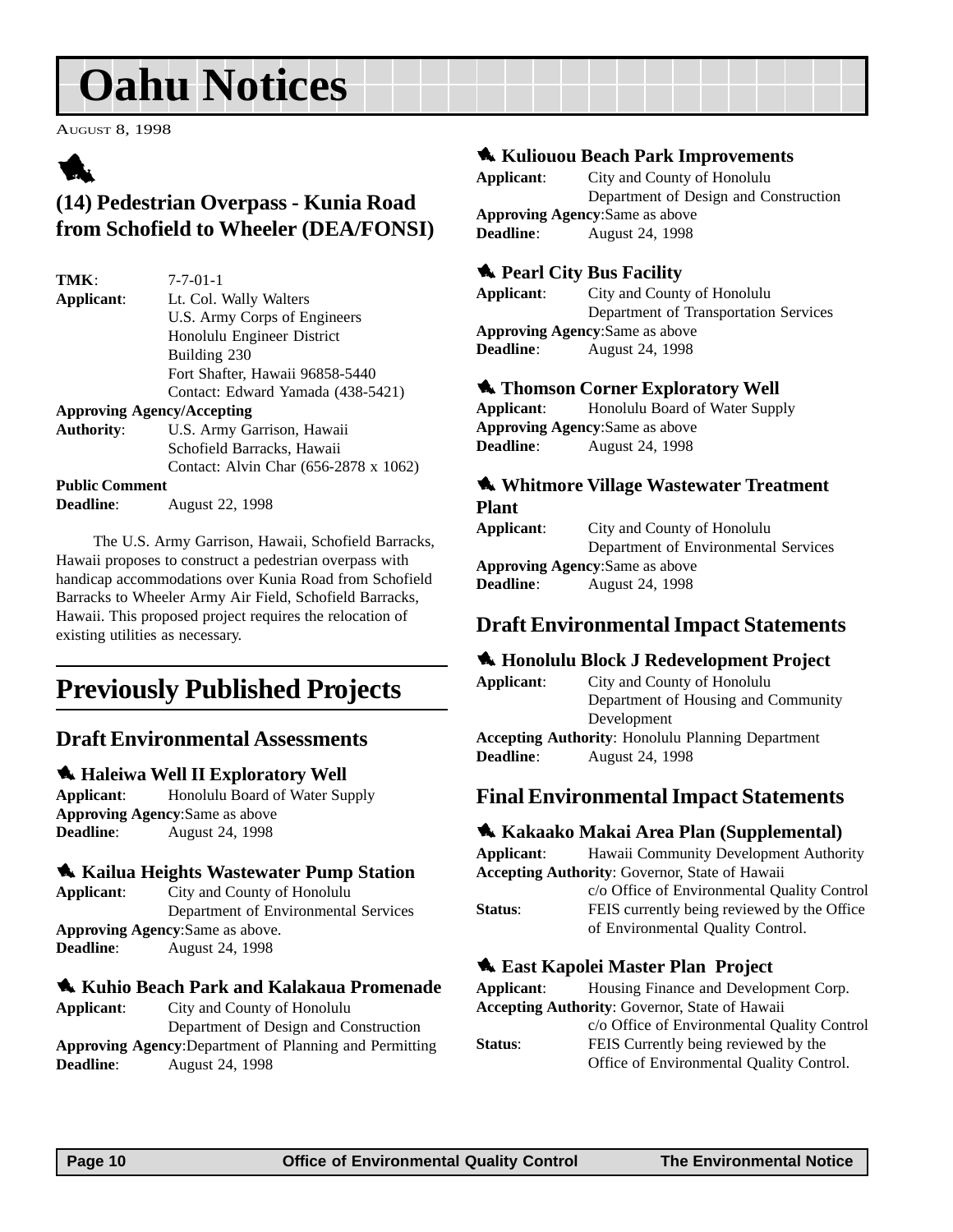## **Maui Notices**

**1**

AUGUST 8, 1998

### <span id="page-10-0"></span>**Final Environmental Assessments/FONSI**

**2**

### $\blacklozenge$ **(1) Mauka Water Bottling Facility and Associated Residential Lots**

| District:               | Makawao                                |
|-------------------------|----------------------------------------|
| TMK:                    | $2 - 7 - 3:19$                         |
| Applicant:              | Mauka Water Company, Inc.              |
|                         | P.O. Box 399                           |
|                         | Makawao, Hawaii 96768                  |
|                         | Contact: Jamie Hunter (572-9847)       |
|                         | <b>Approving Agency/Accepting</b>      |
| <b>Authority:</b>       | County of Maui                         |
|                         | <b>Planning Department</b>             |
|                         | 250 South High Street                  |
|                         | Wailuku, Hawaii 96793                  |
|                         | Contact: Will Spence (243-7735)        |
| <b>Consultant:</b>      | Munekiyo, Arakawa & Hiraga, Inc.       |
|                         | 305 High Street, Suite 104             |
|                         | Wailuku, Hawaii 96793                  |
|                         | Contact: Milton Arakawa (244-2015)     |
| <b>Public Challenge</b> |                                        |
| Deadline:               | September 8, 1998                      |
| Status:                 | FEA/FONSI issued, project may proceed. |
| <b>Permits</b>          | Land use district boundary amendment;  |

zoning The applicant for the project, Mauka Water Co. Inc. is proposing to develop a water bottling facility and associated

**Required**: community plan amendment; change in

residential lots in Haiku, Maui, Hawaii on approximately 2.169 acres of land.

The proposed water bottling facility in Haiku is intended to replace the existing Mauka Water Co. bottling facility which is located in Olinda. After taking into consideration a proposed 5-feet wide road widening lot, the water bottling facility would be located on approximately 1 acre of land fronting Kokomo Road. The water bottling process involves purification of water from a Department of Water Supply source through a reverse osmosis process. The structure is intended to be a one-story facility with parking, to be located on an existing concrete pad. Although no specific building plans have been formulated at this time, the dimensions of the structure are estimated at approximately 40 feet by 100 feet which would contain the water production facilities, office, showroom, and truck loading and unloading areas. It is noted that covered truck loading and unloading functions as well as parking are anticipated to be open at the sides and estimated to occupy approximately 40 feet by 40 feet. A one-story steel Butler-type building is proposed.

Three (3) residential lots are proposed to the rear or western portion of the property. Approximate lot sizes are 13,469 square feet, 12,495 square feet, and 14,784 square feet. The intent is to offer these lots for sale to Mauka Water Co. Inc. employees. Access easements are provided along the northern portion of the parcel to Kokomo Road.



| District:  | Lahaina                            |
|------------|------------------------------------|
| TMK:       | 4-3-18:40 & 41, por. of 4-3-01:5   |
| Applicant: | County of Maui                     |
|            | Department of Parks & Recreation   |
|            | 1580 Kaahumanu Avenue              |
|            | Wailuku, Hawaii 96793              |
|            | Contact: Patrick Matsui (243-7387) |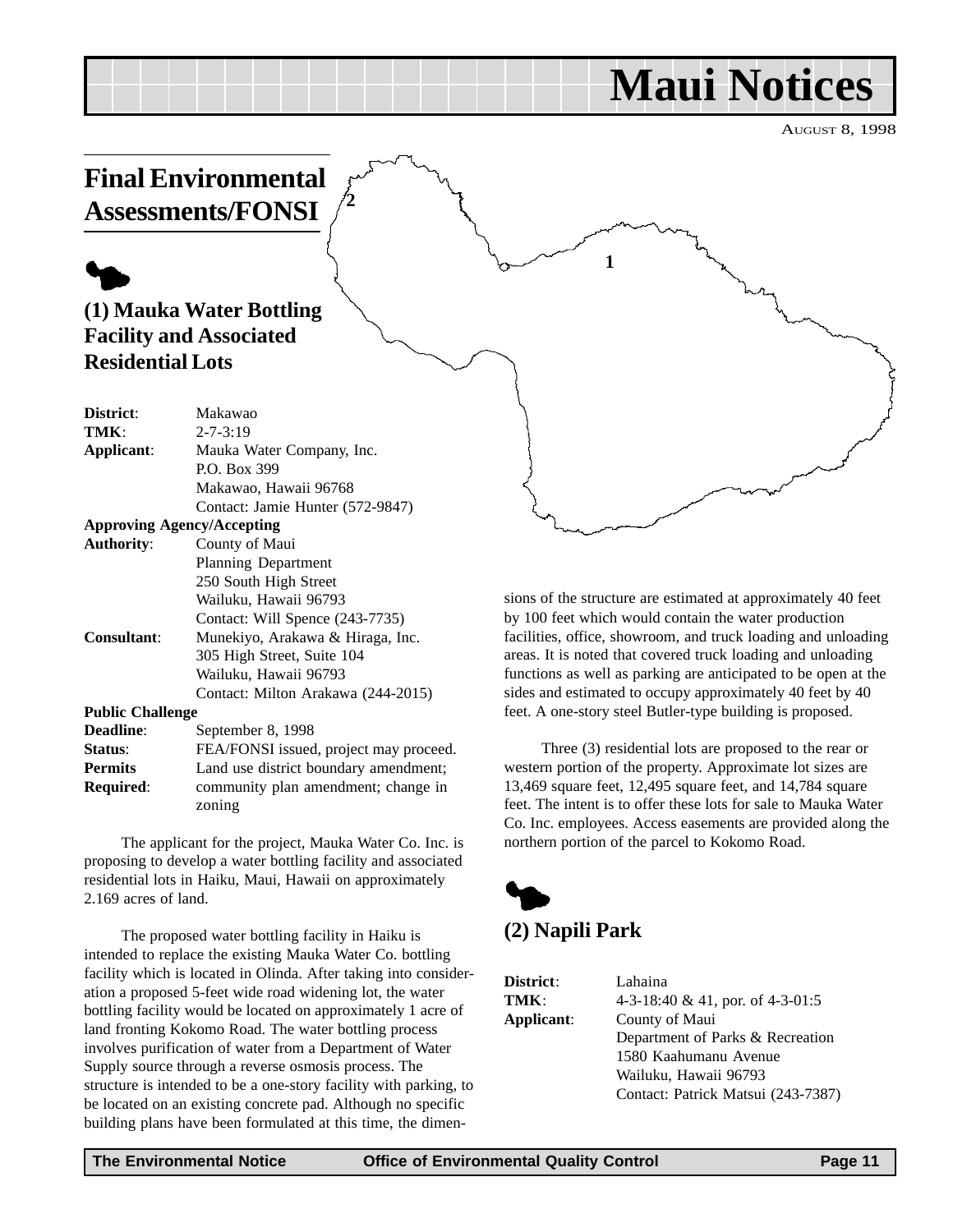## <span id="page-11-0"></span>**Maui Notices**

AUGUST 8, 1998

#### **Approving Agency/Accepting**

| <b>Authority:</b>       | County of Maui                         |
|-------------------------|----------------------------------------|
|                         | Department of Parks & Recreation       |
|                         | 1580 Kaahumanu Avenue                  |
|                         | Wailuku, Hawaii 96793                  |
|                         | Contact: Patrick Matsui (243-7387)     |
| Consultant:             | Hiyakumoto & Higuchi Architects, Inc.  |
|                         | 1860 Main Street                       |
|                         | Wailuku, Hawaii 96793                  |
|                         | Contact: Calvin Higuchi (242-9705)     |
| <b>Public Challenge</b> |                                        |
| Deadline:               | September 8, 1998                      |
| Status:                 | FEA/FONSI issued, project may proceed. |
| <b>Permits</b>          |                                        |
| <b>Required:</b>        | SMA, building, grading, NPDES          |

The County of Maui Department of Parks & Recreation (the Agency) proposes to develop a neighborhood park in the Napili area. The proposed site encompasses approximately 10.3 acres along Maiha Street which leads from Honoapiilani

Highway to the Honokeana Subdivision. The site is on two County-owned parcels and a portion of State-owned property presently leased to Maui Land & Pineapple Co. The County will be requesting transfer of this property from the State by Executive Order.

The park development is proposed to include a soccer field, a Little League baseball field with backstop, dugouts, scorekeepers' booth, bleachers, a restroom building, a basketball court, a tennis court, a skateboard area, a remote control car track area, a tot lot, and an open play area. Other proposed amenities include paved parking for approximately 80 cars, fencing, paved jogging/walking paths, picnic shelters, and landscaping. As Maiha Street bisects the park into two areas, fencing is proposed along both sides of the street with pedestrian access controlled at three crosswalks only.



## **Molokai Notices**

### **Draft Environmental Assessments**

## 2

### **(1) Molokai Irrigation System After-the-Fact Pipeline Connection**

| District:          | Molokai                            |
|--------------------|------------------------------------|
| TMK:               | $5 - 2 - 10:1$                     |
| Applicant:         | Department of Agriculture          |
|                    | 1428 South King Street             |
|                    | Honolulu, Hawaii 96814             |
|                    | Contact: Paul Matsuo (973-9473)    |
|                    | <b>Approving Agency/Accepting</b>  |
| <b>Authority:</b>  | Board of Agriculture               |
|                    | 1428 South King Street             |
|                    | Honolulu, Hawaii 96814             |
|                    | Contact: James Nakatani (973-9550) |
| <b>Consultant:</b> | Water Resource Associates          |
|                    | 1188 Bishop Street, Suite 607      |
|                    | Honolulu, Hawaii 96813             |
|                    | Contact: Daniel Lum (528-0074)     |
|                    |                                    |

#### **Public Comment**

**1**

**Deadline**: September 8, 1998 **Status:** DEA First Notice pending public comment. Address comments to the applicant with copies to the approving agency or accepting authority, the consultant and OEQC.

#### **Permits Required**:

In 1996, the Department of Agriculture (DOA) requested the office of Environmental Quality Control (OEQC) to review work performed on the Molokai Irrigation System (MIS) under an exemption rule list that was approved on October 25, 1995, by the Environmental Council. However, the request for exemption was subsequently denied by the OEQC with the recommendation that an environmental assessment be made.

**2**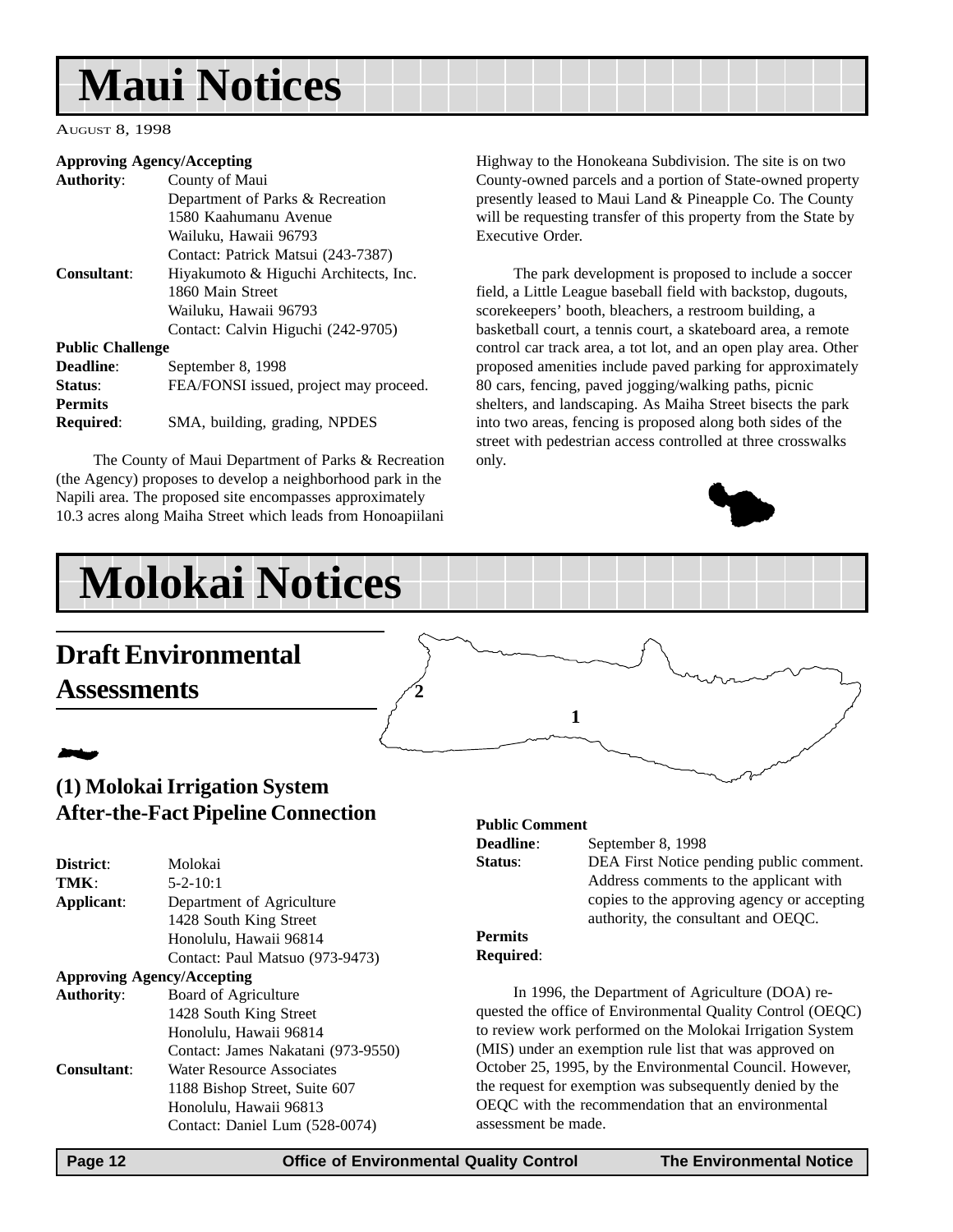<span id="page-12-0"></span>

AUGUST 8, 1998

The work consisted of installing approximately 200 lineal feet of 8-inch pipeline to connect Molokai Ranch's existing 8-inch pipeline to the Molokai Irrigation System's existing 30-inch pipeline near Puu Luahine. The new pipeline connection included new control valves, water meter, and pipe reducers and fittings that allowed a change in direction of flow. The purpose of the new pipeline connection was to supply irrigation water from Molokai Ranch's existing water system into the existing Molokai Irrigation System which has inadequate water source due to constraints imposed by the Water Code and Section 168-4, HRS.

The surplus water would support further development of land converted to support the emerging coffee industry on Molokai Ranch's lands.

Molokai Ranch has extensive agricultural-zone lands within the MIS boundary and these lands are now available for new farming operation startups.

### **Final Environmental Assessments/Findings of No Significant Impacts (FONSI)**

### 2

### **(2) Molokai Shoreline/Dune Planting Plan**

| District:                         | Molokai                                  |
|-----------------------------------|------------------------------------------|
| TMK:                              | $5-1-06:156$ (portion)                   |
| Applicant:                        | Mr. & Mrs. Michael Tahmoush              |
|                                   | c/o Chris Hart & Partners                |
|                                   | 1955 Main Street, Suite 200              |
|                                   | Wailuku, Hawaii 96793                    |
|                                   | Contact: Rory Frampton (242-1955)        |
| <b>Approving Agency/Accepting</b> |                                          |
| <b>Authority:</b>                 | Department of Land and Natural Resources |
|                                   | Land Division                            |
|                                   | 1151 Punchbowl Street, Room 220          |
|                                   | Honolulu, Hawaii 96813                   |
|                                   | Contact: Sam Lemmo (587-0381)            |
| <b>Public Challenge</b>           |                                          |
| <b>Deadline:</b>                  | September 8, 1998                        |
| Status:                           | FEA/FONSI issued, project may proceed.   |
| <b>Permits</b>                    |                                          |
| Required:                         | Conservation district (departmental)     |
|                                   |                                          |

The applicant is proposing to implement a proposed Shoreline/Dune Planting and Restoration Plan on 1.43 acres of private, coastal land in the Conservation District near Molokai's west end. Briefly, the proposal entails the removal of existing exotic trees and plants, and the replanting/ restoration of the dune ecosystem with appropriate native indigenous and endemic plants and shrubs. The proposal, which will not involve lands seaward of the shoreline, is associated with the proposed construction of a single-story residential dwelling on the adjacent mauka parcel that is situated in the Agricultural District.

The removal of the existing non-native plants and trees will be undertaken by hand, using hand held machines such as chainsaws and weedeaters. Trees will be cut at the base and treated in order to leave root systems intact. This will allow for erosion protection from the sub-surface root systems during project implementation. Existing grades and contours of the dunes will not be altered. The proposed planting plan is designed to resemble native plant habitats, in that patches of species will be placed close together in order to provide a "tapestry effect." The applicants wish to establish the viability of dune ecosystem restoration in this area, since numerous vacant lots in the Papohaku Ranchlands subdivision are expected to be developed in the future, and it is hoped that dune restoration will be preferable to other, more impacting means of clearing the kiawe thickets.

2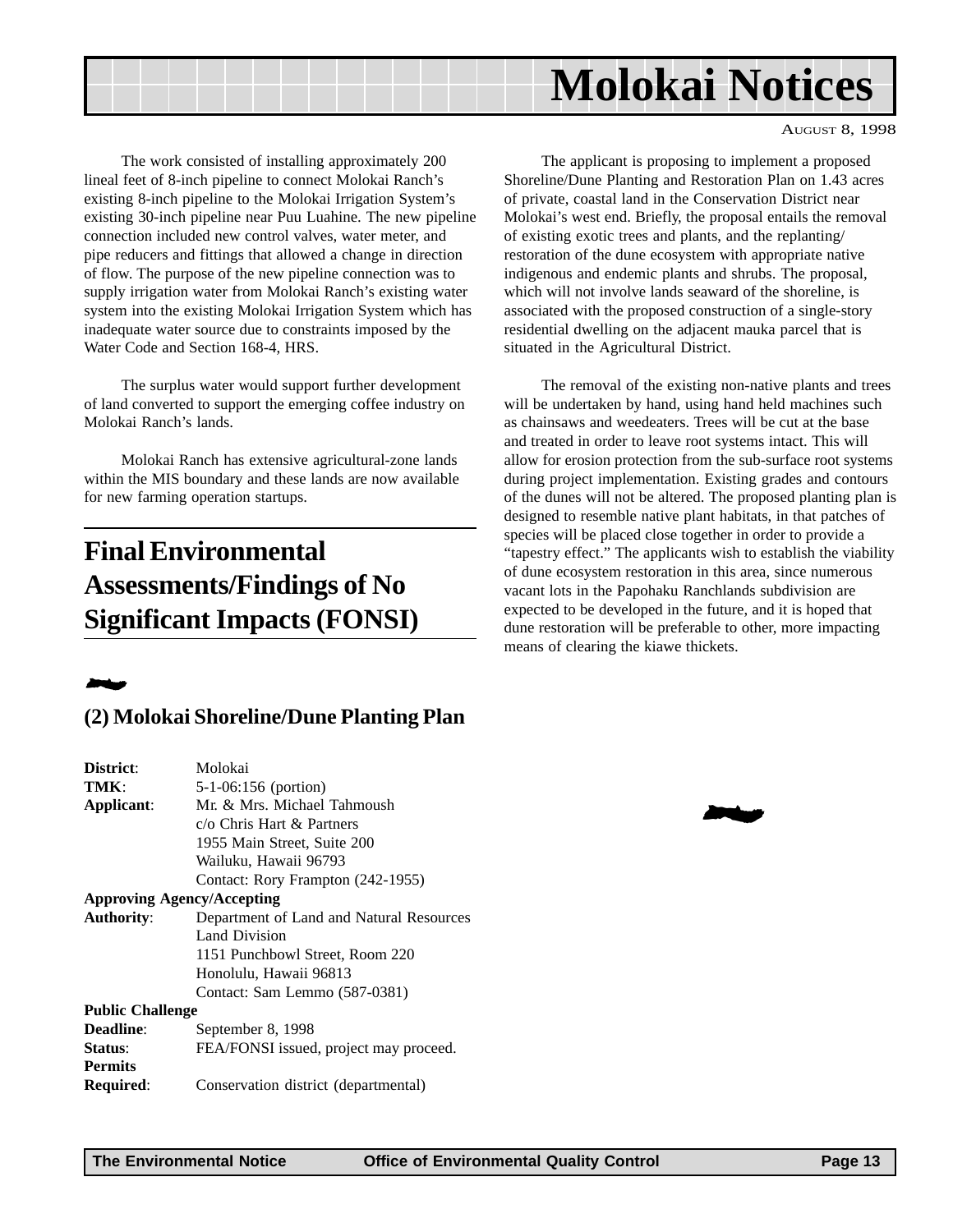## <span id="page-13-0"></span>**Hawaii Notices**

AUGUST 8, 1998

### **Draft Environmental Assessments**

### $\blacktriangleright$ **(1) Makapala Exploratory Well No. 1**

| District:             | North Kohala                             |
|-----------------------|------------------------------------------|
| TMK:                  | $5-2-05:10$ and $5-2-05:01$              |
| Applicant:            | County of Hawaii                         |
|                       | Department of Water Supply               |
|                       | 25 Aupuni Street                         |
|                       | Hilo, Hawaii 96720                       |
|                       | Contact: Glenn Ahuna (961-8660)          |
|                       | <b>Approving Agency/Accepting</b>        |
| <b>Authority:</b>     | Same as above.                           |
| <b>Consultant:</b>    | Waimea Water Services, Inc.              |
|                       | P.O. Box 326                             |
|                       | Kamuela, Hawaii 96743                    |
|                       | Contact: John Stubbart (885-5941)        |
| <b>Public Comment</b> |                                          |
| <b>Deadline:</b>      | September 8, 1998                        |
| <b>Status:</b>        | DEA First Notice pending public comment. |

#### Address comments to the applicant with copies to the consultant and OEQC. **Permits Required:** Well construction & pump installation permits

The Department of Water Supply (DWS), County of Hawaii proposes to drill an exploratory deep well in Makapala in the North Kohala District of the Big Island of Hawaii and to explore the basal groundwater for drinking water purposes. If the exploratory well proves to be productive, it will be out-fitted to a production well to provide water to the existing Makapala Water System now supplied by Murphy tunnel, south (mauka) of the town of Makapala.

## $\blacktriangleright$

### **(2) Olaa Station No. 5 to Station No. 6 Water System Improvements**

**District**: Puna

**TMK**: 1-7-13:66



| Applicant: | County of Hawaii                  |
|------------|-----------------------------------|
|            | Department of Water Supply        |
|            | 25 Aupuni Street                  |
|            | Hilo, Hawaii 96720                |
|            | Contact: Kurt Inaba (961-8660)    |
|            | <b>Approving Agency/Accepting</b> |

| <b>Authority:</b>     | County of Hawaii                         |
|-----------------------|------------------------------------------|
|                       | Department of Water Supply               |
|                       | 25 Aupuni Street                         |
|                       | Hilo, Hawaii 96720                       |
|                       | Contact: Kurt Inaba (961-8660)           |
| <b>Consultant:</b>    | Gerald Park Urban Planner                |
|                       | 1400 Rycroft Street, Suite 876           |
|                       | Honolulu, Hawaii 96814                   |
|                       | Contact: Gerald Park (942-7484)          |
| <b>Public Comment</b> |                                          |
| Deadline:             | September 8, 1998                        |
| <b>Status:</b>        | DEA First Notice pending public comment. |
|                       | Address comments to the applicant with   |
|                       | copies to the consultant and OEQC.       |
| <b>Permits</b>        | Building, grading, BMPs, noise,          |
| <b>Required:</b>      | NPDES, construction within county/state  |
|                       | highways                                 |

The Department of Water Supply, County of Hawaii, proposes to upgrade a section of the Mountain View water system. The proposed project will improve the pumping and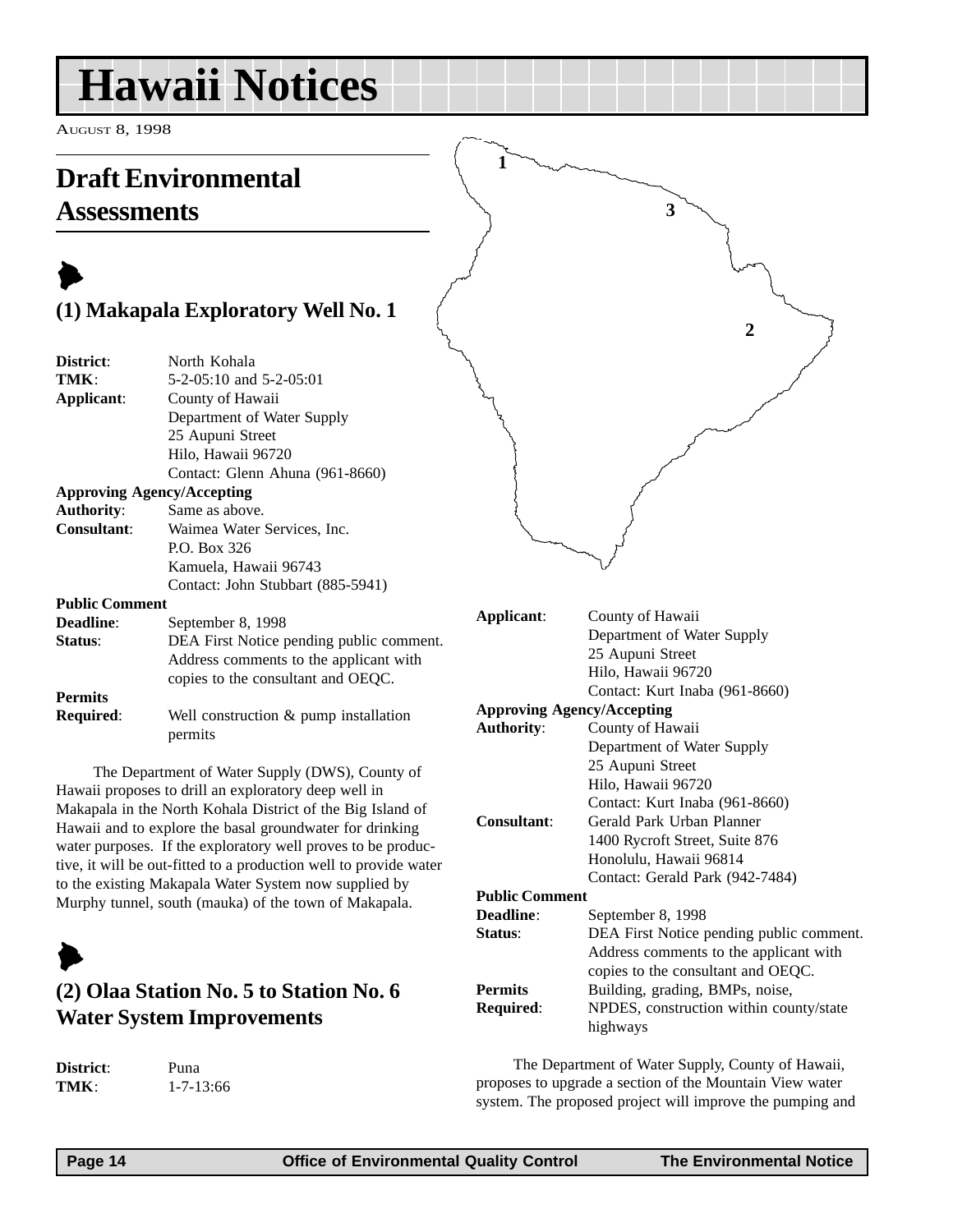<span id="page-14-0"></span>

storage capacity of the Olaa Station No. 5. Customers serviced by the Olaa Station No. 5 and Olaa Station No. 6 system periodically experience insufficient water volume and pressures during the dry months of the year and during periods of drought like conditions.

A new 300,000 gallon water storage reservoir and pumping facilities will be constructed at Olaa Station No. 5 and new waterlines installed along Volcano Road (also known as the Hawaii Belt Road or Highway 11).

A new high pressure 12-inch water line will be installed along Volcano Road and Old Volcano Road between Olaa Station No. 5 on the east and Olaa Station No. 6 on the west, a distance of about 7,100 feet. Approximately 3,520 LF of high pressure 6-inch ductile iron waterline will be installed in roughly the same trench and alignment as the 12-inch line between Enos Road and North Kulani Road. Both water lines will be placed in the right-of-way of Volcano Road and Old Volcano Road.

A high pressure 6-inch water line will be installed from Olaa Station No. 5 to the entry road to the Hawaii-Iki Subdivision about 950 feet to the east of the station. And beginning at Old Volcano Road, approximately 1,150 LF of 6-inch water line will be installed in a 15-foot wide easement along an unnamed private road that runs in a north-south direction. Customer hookups to the existing waterlines along the waterline alignment will be disconnected and connected to the new lines by the Department of Water Supply at no cost to the customer.

The cost of the project is estimated at \$ 1.5 million and will be funded by the County of Hawaii and the Federal Emergency Management Agency. Construction is projected to commence in early 1999 and should be completed within one year.

### **Final Environmental Assessments/Findings of No Significant Impacts (FONSI)**



### **(3) Vandertuin Single Family Residence**

| District: | North Hilo      |
|-----------|-----------------|
| TMK:      | $3 - 2 - 04:39$ |

| Applicant:              | Peter and Carol Vandertuin (802-464-2710) |
|-------------------------|-------------------------------------------|
|                         | Parsons Road                              |
|                         | P.O. Box 892                              |
|                         | Wilmington, VT 05363                      |
|                         | <b>Approving Agency/Accepting</b>         |
| <b>Authority:</b>       | Department of Land and Natural Resources  |
|                         | $P.$ $O.$ $Box 621$                       |
|                         | Honolulu, Hawaii 96809                    |
|                         | Contact: Lauren Tanaka (587-0385)         |
| Consultant:             | Brian Nishimura (935-7692)                |
|                         | 101 Aupuni Street, Suite 217              |
|                         | Hilo, Hawaii 96720                        |
| <b>Public Challenge</b> |                                           |
| Deadline:               | September 8, 1998                         |
| <b>Status:</b>          | FEA/FONSI issued, project may proceed.    |
| <b>Permits</b>          |                                           |
| <b>Required:</b>        | CDUA                                      |

AUGUST 8, 1998

The subject property is a 1.407 acre parcel located within the Piha Homesteads, North Hilo, Island of Hawaii. The property is situated at an elevation of approximately 1,150 feet above sea level, approximately 1,400 feet west (mauka) of the Hawaii Belt Road (SR 19). Access to the property from the Hawaii Belt Road is provided by the Piha-Kahuku Road, Stone Road, and finally Cross Road.

The property has been previously utilized for growing sugarcane and for grazing cattle. There is no active use of the subject property at this time. Land clearing and grading activity will be limited to the areas affected by the construction activity and will total less than 10,000 square feet.

The proposed improvements will include a 3-bedroom 1 1/2 bath dwelling with approximately 1,700 square feet of living area including an enclosed carport and unfinished basement; a picnic pavilion with 640 square feet under roof, a driveway access; a water tank; and a cesspool.

The nature and scale of the proposed action are such that no significant environmental effects are anticipated. Potential impacts, if any, can be mitigated through sensitive site planning and architectural design, careful construction management practices and compliance with all governmental requirements including those of the State Department of Health and the County Department of Public Works.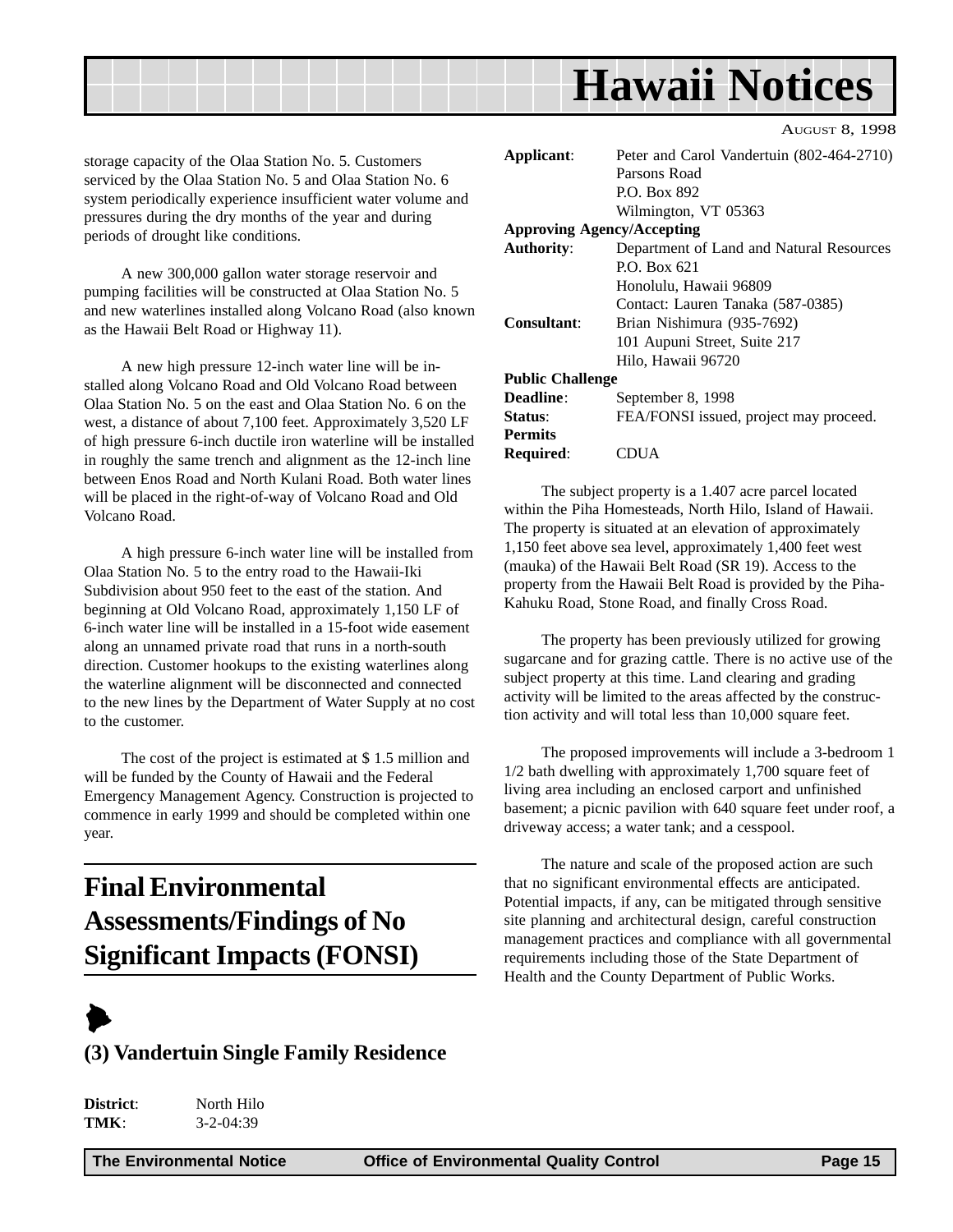## <span id="page-15-0"></span>**Hawaii Notices**

AUGUST 8, 1998

### **Previously Published Projects Pending Public Comments**

### **Draft Environmental Assessments**

### 6 **Hookena Beach Park Improvement Project**

**Applicant**: County of Hawaii Department of Parks and Recreation 25 Aupuni Street, Room 210 Hilo, Hawaii 96720 Contact: Glenn Miyao (961-8311)

#### **Approving Agency/Accepting Authority**: Same as above. **Comment Deadline**: August 24, 1998

### **Final Environmental Impact Statements**

### 6 **Kealakehe Parkway From Mamalahoa Highway to Queen Kaahumanu Highway**

| Applicant: | Department of Transportation                |
|------------|---------------------------------------------|
|            | <b>Highways Division</b>                    |
|            | 600 Kapiolani Boulevard, Suite 304          |
|            | Honolulu, Hawaii 96813                      |
|            | Contact: Ronald Tsuzuki (587-1830)          |
|            | <b>Approving Agency/Accepting</b>           |
| Authority: | Governor, State of Hawaii                   |
|            | c/o Office of Environmental Quality Control |
|            | 235 South Beretania Street, Suite 702       |
|            | Honolulu, Hawaii 96813                      |
| Status:    | FEIS is currently being reviewed by the     |
|            | Office of Environmental Quality Control.    |



## **Kauai Notices**

### **Previously Published Projects Pending Public Comments**

### **Draft Environmental Assessments**

### 7 **Hanalei River Streamgage Relocation**

**Applicant**: U.S. Geological Survey 677 Ala Moana Boulevard, #415 Honolulu, Hawaii 96813 Contact: Barry Hill (522-8290)

**Approving Agency/Accepting**

**Authority**: Department of Land and Natural Resources Land Division P.O. Box 621 Honolulu, Hawaii 96809 Contact: Tom Eisen (587-0386)

#### **Public Comment**

**Deadline**: August 24, 1998

### **Draft Environmental Impact Statements**

### 7 **Hanalei Middle School Site Selection Study**

| Applicant:            | Department of Accounting and General        |
|-----------------------|---------------------------------------------|
|                       | <b>Services</b>                             |
|                       | 1151 Punchbowl Street, Room 430             |
|                       | Honolulu, Hawaii 96813                      |
|                       | Contact: Gary Chong (586-0487)              |
|                       | <b>Approving Agency/Accepting</b>           |
| Authority:            | Governor, State of Hawaii                   |
|                       | c/o Office of Environmental Quality Control |
|                       | 235 South Beretania Street, Suite 702       |
|                       | Honolulu, Hawaii 96813                      |
| <b>Public Comment</b> |                                             |
| <b>Deadline:</b>      | September 8, 1998                           |
|                       |                                             |

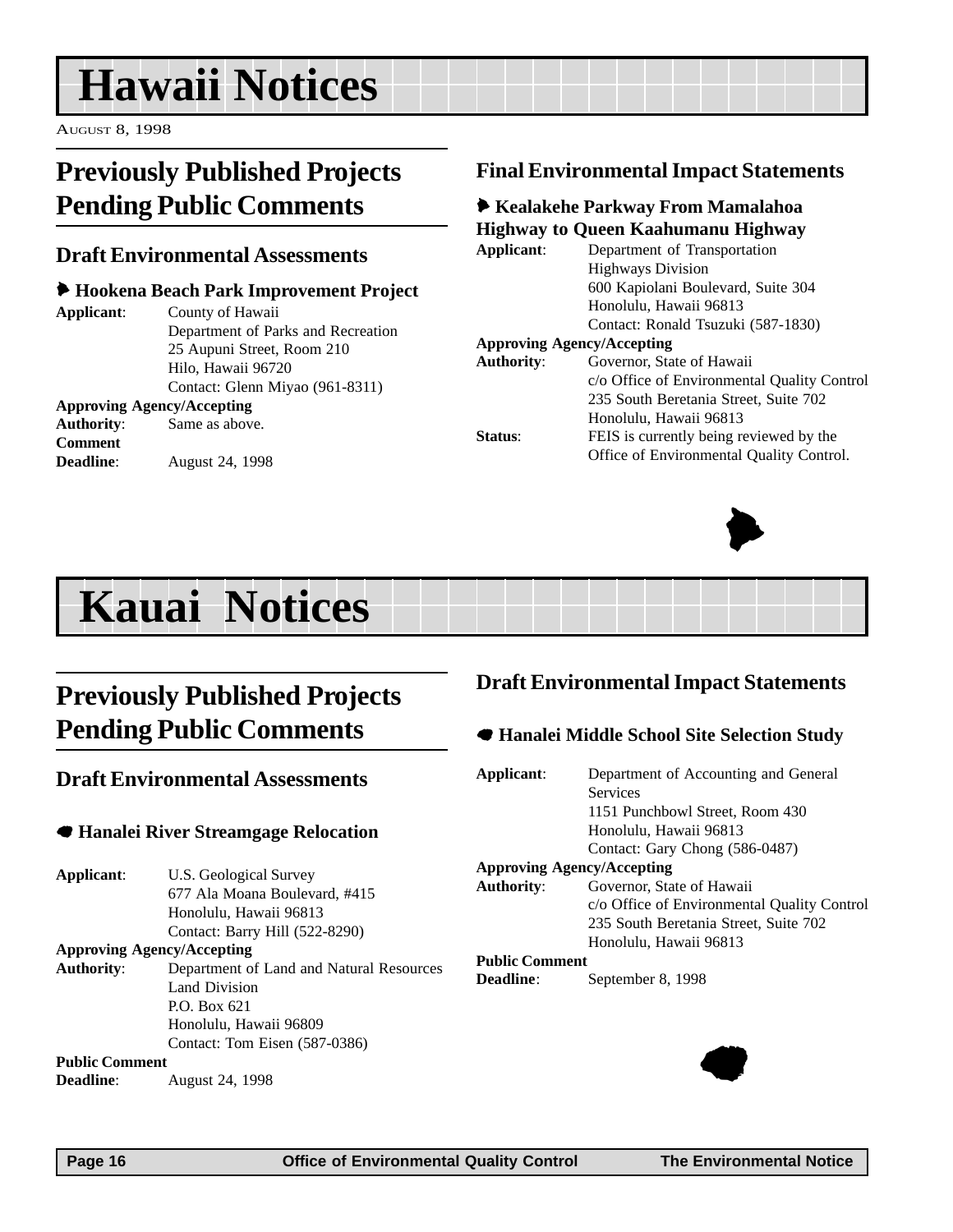<span id="page-16-0"></span>

|  | <b>Shoreline Notices</b> |
|--|--------------------------|
|--|--------------------------|

AUGUST 8, 1998

### **Shoreline Certification Applications**

Pursuant to §13-222-12, HAR the following shoreline certification applications are available for inspection at the DLNR District Land Offices on Kauai, Hawaii and Maui and at Room 220, 1151 Punchbowl St., Honolulu, Oahu (Tel: 587-0414). All comments shall be submitted in writing to the State Land Surveyor, 1151 Punchbowl Street, Room 210, Honolulu, HI 96813 and postmarked no later than fifteen (15) calendar days from the date of the public notice of the application.

| Case<br>No.   | Date<br>Received | Location                                                                                                  | Applicant                                                                        | Tax Map<br>Key         |
|---------------|------------------|-----------------------------------------------------------------------------------------------------------|----------------------------------------------------------------------------------|------------------------|
| $OA -$<br>680 | 07/16/98         | Lots 15 & 15-A, Waialae Beach<br>Lots, Sec. A, Waialae Nui,<br>Honolulu, Oahu (4815 Kahala Ave.)          | Imata & Associates, Inc.<br>for Jungle Palm, Inc.                                | $3 - 5 - 59:11$<br>&15 |
| $OA -$<br>681 | 07/16/98         | Kuliouou Beach Park, Gov. Exec.<br>Order Nos. 1080 and 1546, Kuliouou<br>2nd, Honolulu, Oahu (96 Bay St.) | ControlPoint Surveying,<br>Inc. for City and County<br>of Honolulu               | $3 - 8 - 03:32$        |
| $OA -$<br>682 | 07/21/98         | Kuhio Beach Park, Waikiki,<br>Honolulu, Oahu (Kalakaua Avenue,<br>Honolulu)                               | R. M. Towill, Corp. for<br>City and County of<br>Honolulu and State of<br>Hawaii | $2 - 6 - 01:1 - 6$     |

### **Shoreline Certifications and Rejections**

Pursuant to §13-222-26, HAR the following shorelines have been certified or rejected by the DLNR. A person may appeal a certification or rejection to the BLNR, 1151 Punchbowl Street, Room 220, Honolulu, HI 96813, by requesting in writing a contested case hearing no later than twenty (20) calendar days from the date of public notice of certification or rejection.

| Case<br>No.   | Date<br>Cert/Rej      | Location                                                                                                                                                                                                       | Applicant                                                        | Tax Map<br>Key                 |
|---------------|-----------------------|----------------------------------------------------------------------------------------------------------------------------------------------------------------------------------------------------------------|------------------------------------------------------------------|--------------------------------|
| $OA-$<br>330  | Certified<br>07/28/98 | Lot 7, File Plan 1820, Kawailoa<br>Subdiv., Kawailoa, Waialua, Oahu<br>$(61-175$ Iliohu Place)                                                                                                                 | DJNS Surveying & Mapping,<br>Inc. for Mr. & Mrs. Robert<br>Howes | $6 - 1 - 13:09$                |
| $OA-$<br>666  | Certified<br>07/28/98 | Lot 102 Pupukea-Paumalu Beach<br>Lots, Paumalu, Koolauloa, Oahu<br>(59-081 Hoalua Street)                                                                                                                      | H. Au & Associates, Inc.<br>for Yoram Fishman                    | $5 - 9 - 01:30$                |
| $OA -$<br>674 | Certified<br>07/28/98 | Lot 42, Ld Ct Cons 51, Kaneohe,<br>Koolaupoko, Oahu (45-005 Bayside<br>Place)                                                                                                                                  | DJNS Surveying & Mapping,<br>Inc. for George & Vilai<br>Coates   | $4 - 5 - 58 : 42$              |
| $OA-$<br>675  | Certified<br>07/28/98 | Lots 6 & 6A, Waialae Beach Lots,<br>Sec "A", Waialae, Honolulu, Oahu<br>(4709-C Kahala Avenue)                                                                                                                 | Sam O Hirota, Inc. for<br>David Allen                            | $3 - 3 - 05:01$                |
| $MA-$<br>142  | Certified<br>07/28/98 | Lot B of Spreckelsville Beach<br>Right-of-Way Subdiv. being also<br>a Por of Grant 3343 to Claus<br>Spreckels, Spreckelsville,<br>Wailuku Commons, Maui, (Not<br>Available - Kealakai Place,<br>Wailuku, Maui) | A & B Properties, Inc. for<br>A & B Properties, Inc.             | $3 - 8 -$<br>01:198            |
| $MO-$<br>052  | Certified<br>07/28/98 | Esmt 214, Ld Ct App 1683, Map<br>23, Affecting a Por of Lot 403,<br>Appurtenant to Lot 290, Ld Ct<br>App 1683, Map 19, Kaluakoi,<br>Molokai (Not Available -<br>Kaluakoi, Molokai)                             | Charles Busby for Lyle &<br>Cindy Dunham                         | $5 - 1 - 06 : 64$<br>& Por 156 |
| $KA-$<br>133  | Certified<br>07/28/98 | Lot 111, Haena Hui Lands, Haena,<br>Halelea, Kauai (no address<br>assigned - Haena, Kauai)                                                                                                                     | Wagner Engineering<br>Services, Inc. for Craig<br>Maas           | $5 - 9 - 03 : 45$              |
| $KA-$<br>134  | Certified<br>07/28/98 | Lot 5, Nani O Kalihikai, Being a<br>Por of LCAw 7585, Ap. 1,<br>Kalihikai, Hanalei, Kauai (no<br>address assigned - Anini, Kauai)                                                                              | Esaki Surveying and<br>Mapping, Inc. for<br>Sylvester Stallone   | $5 - 3 - 04 : 36$              |

**The Environmental Notice Office of Environmental Quality Control Page 17**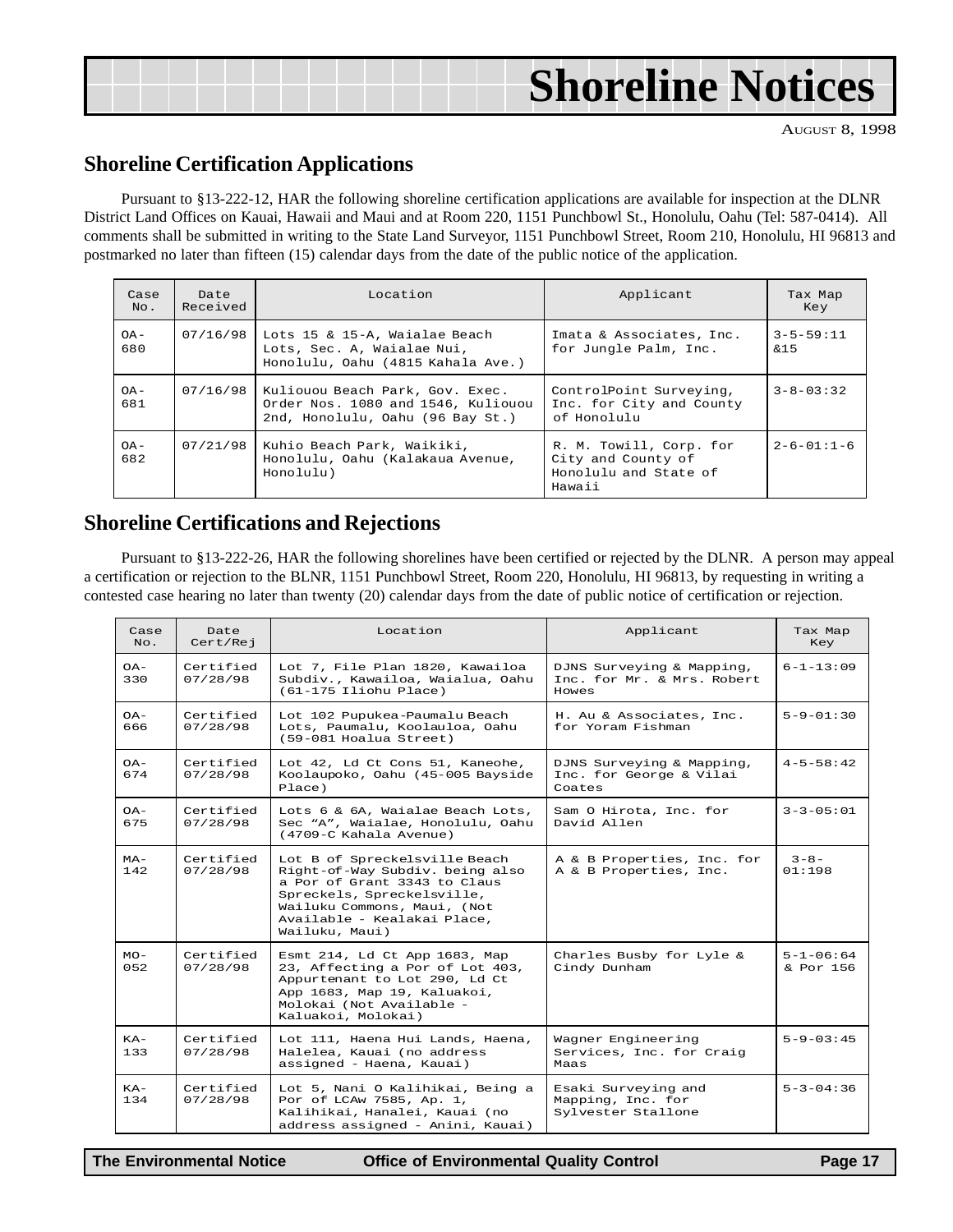## <span id="page-17-0"></span>**Land Use Commission Notices**

AUGUST 8, 1998

### **Petition Filings**

### 1 **Laulani Commercial Center**

| Docket No.: | A98-726                                |
|-------------|----------------------------------------|
| Petitioner: | The Trustees Under the Will and of the |
|             | Estate of James Campbell, Deceased     |
| Location:   | Ewa, Honouliuli, Oahu                  |
| Acreage:    | 20 acres                               |
| TMK:        | $9-1-69:9$                             |
| Request:    | Agricultural to Urban                  |
| Date Filed: | July 22, 1998                          |

Petitioner: Stanford S. Carr Development Corporation

TMK: 3-4-30: por. 19, por. 20, and por. 23

### **Hearing Dates**





### **Maui Electric Company**

Docket No.: A97-722 Petitioner: Maui Electric Company, Limited Location: Wailuku & Makawao, Maui Acreage: 65.7 acres TMK: 3-8-03: 23 & 24 Request: Agricultural to Urban Decision Date: June 22, 1998



### **Keahuolu through Keauhou, North Kona**



Docket No.: A98-724

Location: Wailuku, Maui Acreage: 24.267 acres

Request: Agricultural to Urban Hearing Dates: September 10 & 11, 1998

| Docket No.:    | A94-705                               |
|----------------|---------------------------------------|
| Petitioner:    | County of Hawaii Planning Department  |
| Location:      | Keahuolu through Keauhou, North Kona, |
|                | Hawaii                                |
| Acreage:       | 955.78 acres                          |
| Request:       | Agricultural to Urban                 |
| Decision Date: | June 22, 1998                         |



### **Kukui'ula Development**



### **Spreckelsville Mauka**

Docket No.: A98-725 Petitioner: A&B Properties Location: Spreckelsville, Wailuku, Maui Acreage: 212 acres TMK: 3-8-1: por. 7 Request: Agricultural to Urban Hearing Dates: October 8 & 9, 1998



If you would like further detailed information on the above matters, please contact:

State Land Use Commission, Leiopapa A Kamehameha Building (State Office Tower), 235 S. Beretania Street, Room 406, Honolulu, Hawaii 96813. Phone: 587-3822. Mailing Address: P.O. Box 2359, Honolulu, Hawaii 96804-2359.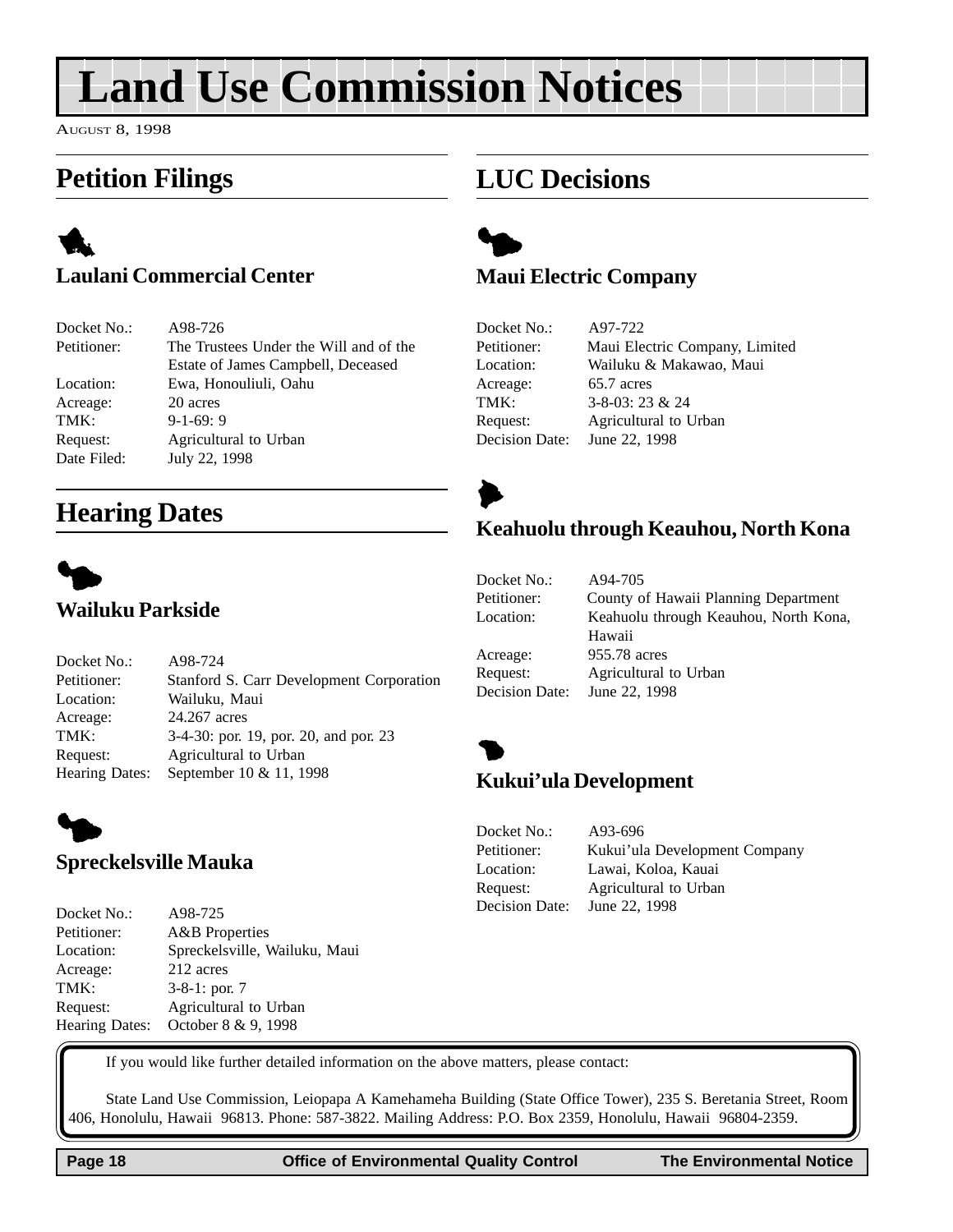## **Coastal Zone News**

AUGUST 8, 1998

### <span id="page-18-0"></span>**FEDERAL CONSISTENCY REVIEWS**

The Hawaii Coastal Zone Management (CZM) Program has received the following federal actions to review for consistency with the CZM objectives and policies in Chapter 205A, Hawaii Revised Statutes. This public notice is being provided in accordance with section 306(d)(14) of the National Coastal Zone Management Act of 1972, as amended. For more information, please call John Nakagawa with the Hawaii CZM Program at 587-2878. Federally mandated deadlines require that comments be received by the date specified for each CZM consistency review and can be mailed to:

Rick Egged, Director Office of Planning Dept. of Business, Economic Development & Tourism P.O. Box 2359 Honolulu, Hawaii 96804 Fax comments to Hawaii CZM Program at 587-2899.



### **(1) Domestic Commercial Fishing Village, Piers 36-38 Honolulu Harbor**

| Applicant:                                   | Department of Transportation (DOT)                   |  |
|----------------------------------------------|------------------------------------------------------|--|
|                                              | <b>Harbors Division</b>                              |  |
|                                              | Contact: Mr. Fred Pascua, 587-1958                   |  |
| <b>Consultant:</b>                           | <b>Belt Collins Hawaii</b>                           |  |
| Federal Agency: U.S. Army Corps of Engineers |                                                      |  |
|                                              | Contact: Mr. Alan Everson, 438-9258 x 11             |  |
|                                              | <b>Federal Action:</b> Department of the Army Permit |  |
| <b>Location:</b>                             | Honolulu Harbor Piers 36-38                          |  |
| TMK:                                         | $1-5-42 \& 1-5-34$                                   |  |
|                                              |                                                      |  |

#### **Proposed Action:**

The DOT proposes to develop a domestic commercial fishing village at Piers 36-38 in Honolulu Harbor. A Department of the Army Permit is required to dredge portions of the harbor for a berthing area; Pier 37 - reinforcement of existing structure and fill of drainage ditch; Pier 38 - construct new pier apron involving removal of existing rock revetment, modification of the shoreline and constructing a new sheet pile bulkhead. The proposal also includes constructing a multi-user building, new roadways, utilities, and common areas which do not require a Department of the Army Permit and CZM federal consistency review.

**Comments Due:** August 24, 1998



### **(2) Removal of Architectural Barriers at Onekahakaha Beach Park, Hilo**

| Applicant:                           | County of Hawaii Office of Housing and               |
|--------------------------------------|------------------------------------------------------|
|                                      | Community Development (OHCD)                         |
|                                      | Contact: Mr. Brian Ishimoto, (808) 961-              |
|                                      | 8379                                                 |
| <b>Consultant:</b>                   | Ron Terry, (808) 982-5831                            |
|                                      | Federal Agency: U.S. Department of Housing and Urban |
|                                      | Development (HUD)                                    |
| <b>Federal Action: Federal Funds</b> |                                                      |
| <b>Location:</b>                     | Onekahakaha Beach Park, Hilo                         |
| TMK:                                 | $(3rd)$ 2-1-14: 13                                   |
| Droposod Astion                      |                                                      |

#### **Proposed Action:**

The County of Hawaii OHCD proposes to use \$435,000 of Community Development Block Grant funds from HUD to remove architectural barriers at Onekahakaha Beach Park to make the park accessible to the disabled. Presently the restrooms, walkways, picnic tables and four of the pavilions are not readily accessible. The project involves: (1) demolition of two existing restroom facilities; (2) design and construct new restrooms and pavilions in conformance with Americans with Disabilities Act standards; (3) provide accessible parking, access routes to other facilities and signage; and (4) replace damaged material, fixtures and paint at Pavilion No. 4. A Special Management Area Permit from the County of Hawaii is required for the project. **Comments Due:** August 21, 1998

### **MARINE AND COASTAL ZONE MANAGEMENT ADVISORY GROUP**

The Marine and Coastal Zone Management Advisory Group (MACZMAG) will hold its next regularly scheduled meeting on Friday, September 18, 1998 from 9:00-11:00 a.m. Location to be announced.

MACZMAG meeting agendas and minutes are now available on the Hawaii Coastal Zone Management Program web page at www.hawaii.gov/dbedt/czm.

### **GET THE DRIFT AND BAG IT**

The annual international coastal cleanup "Get the Drift and Bag It" will be held on Saturday, September 19, 1998. This cleanup is sponsored by the Center for Marine Conservation in conjunction with the University of Hawaii, Sea Grant and the CZM Program. We have just received the results from last year's cleanup. A copy may be obtained by contacting Claire Cappelle at 587-2880 or e-mail: jccappel@dbedt.hawaii.gov.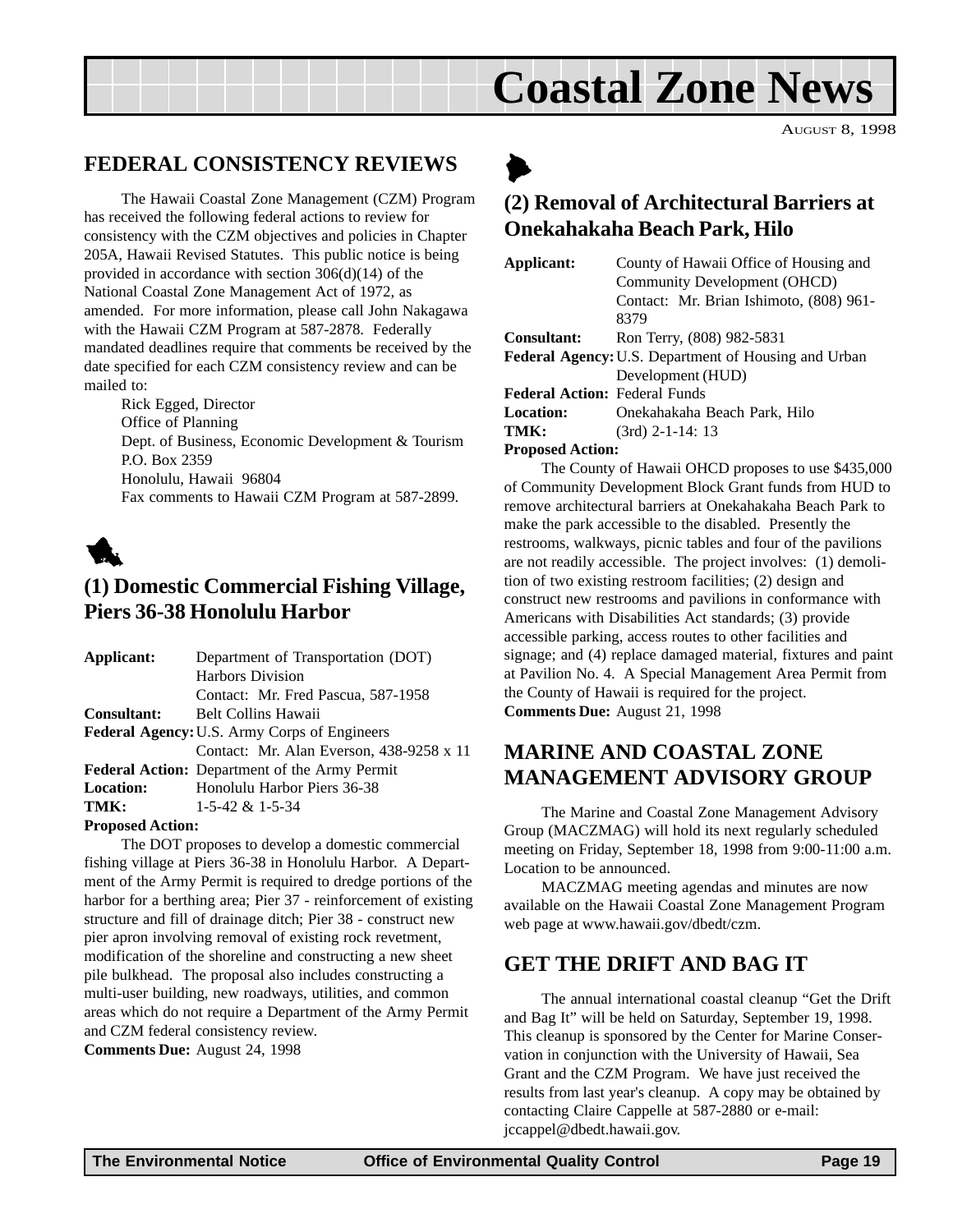## <span id="page-19-0"></span>**Pollution Control Permits**

AUGUST 8, 1998

### **Department of Health Permits**

The following is a list of some pollution control permits currently being reviewed by the State Department of Health. For more information about any of the listed permits, please contact the appropriate branch or office of the Environmental Management Division at 919 Ala Moana Boulevard, Honolulu.

| Branch &<br>Permit Type                                      | Applicant &<br>Permit Number                                                                       | Project Location                                                                       | Pertinent<br>Dates          | Proposed Use                                                                                   |
|--------------------------------------------------------------|----------------------------------------------------------------------------------------------------|----------------------------------------------------------------------------------------|-----------------------------|------------------------------------------------------------------------------------------------|
| Clean Water<br>Branch, 586-<br>4309, NPDES                   | Pearl Harbor<br>Naval Shipyard<br>& Intermediate<br>Maintenance<br>Facility, $\#$ 98-<br>$CW-PW-6$ | Pearl Harbor,<br>Oahu                                                                  | Comments<br>Due:<br>8/27/98 | Discharge chlorinated<br>once-through, non-<br>contact, cooling water<br>from vessels          |
| CWB, NPDES &<br>ZOM                                          | Honolulu Dept.<br>оf<br>Environmrntal<br>Services                                                  | Mamala Bay, Oahu                                                                       | Comments<br>Due:<br>8/25/98 | Discharge of advanced<br>primary treated<br>municipal wastewater<br>from Sand Island WWTP      |
| Clean Air<br>Branch, $586-$<br>4200,<br>Noncovered<br>Source | Laie Concrete &<br>Aggregate,<br>$Inc., # 0399-$<br>$01-N$                                         | TMK 1st 5-5-06,<br>Laie, Oahu                                                          | Issued:<br>7/17/98          | 130 TPH stone quarrying<br>and processing plant,<br>and 150 CY/hr concrete<br>batch plant      |
| CAB,<br>Noncovered<br>Source                                 | $U.S.$ Navy, #<br>$0103 - 02 - N$                                                                  | NCTAMS, EASTPAC,<br>Building 3,<br>Wahiawa, Oahu                                       | Issued:<br>7/22/98          | Two 2.09 MMBtu/hr<br>boilers                                                                   |
| CAB,<br>Noncovered<br>Source                                 | Pioneer HI-Bred<br>International,<br>$Inc., # 0379-$<br>$01-N$                                     | Route 50, one<br>mile west of<br>Kekaha, Kauai                                         | Issued:<br>7/23/98          | Five Phosphine<br>fumigation chambers                                                          |
| CAB, Covered<br>Source                                       | Tesoro Hawaii<br>Corp., $\# 0066 -$<br>$03-C$                                                      | 607 Kalanianaole<br>Ave., Hilo,<br>Hawaii                                              | Comments<br>Due:<br>8/31/98 | Hilo Petroleum Terminal<br>No. 2                                                               |
| CAB, Temporary<br>Covered Source                             | Keauhou<br>Construction,<br>$L.P.$ , # 0293-<br>$01 - CT$                                          | Various. Initial<br>site: Pualani<br>Estates<br>Subdivision,<br>Kailua-Kona,<br>Hawaii | Comments<br>Due:<br>8/31/98 | 325 TPH portable rock<br>crushing plant with 360<br>kW diesel engine<br>qenerator              |
| CAB, Temporary<br>Covered Source                             | Goodfellow<br>Brothers, Inc.,<br># 0380-01-CT                                                      | Various. Initial<br>site: Puunene<br>Quarry, Mokulele<br>Highway, Maui                 | Comments<br>Due:<br>8/31/98 | 174 TPH portable drum<br>Mix HMA plant                                                         |
| CAB,<br>Noncovered<br>Source                                 | Meadow Gold<br>Dairies, Inc.,<br># 0401-01-N                                                       | 910 Sheridan<br>Street, Honolulu,<br>Oahu                                              | Issued:<br>7/24/98          | Two 150 HP Cleaver-<br>Brooks boilers                                                          |
| CAB, Temporary<br>Noncovered<br>Source                       | Grove Farm Rock<br>Company, #<br>$0267 - 03 - NT$                                                  | TMK: $(4)2-9-3:4$ ,<br>Old Mahaulepu<br>Quarry, Koloa,<br>Kauai                        | Issued:<br>7/27/98          | 500 kW portable diesel<br>engine generator                                                     |
| CAB,<br>Noncovered<br>Source                                 | Borthwick<br>Mortuary, #<br>$0422 - 01 - N$                                                        | 1330 Maunakea<br>St., Honolulu,<br>Oahu                                                | Issued:<br>7/28/98          | Two 125 lbs/hr<br>pathological waste<br>incinerators                                           |
| CAB,<br>Noncovered<br>Source                                 | U.S. Navy,<br>Naval Magazine<br>Lualualei                                                          | Building 604 and<br>543 respectively,<br>West Loch Branch,<br>Oahu                     | Issued:<br>7/30/98          | One 2.092 MMBtu/hr<br>boiler; and MK-46<br>Torpedo maintenance shop<br>with ventilation system |

 **Page 20 Office of Environmental Quality Control The Environmental Notice**